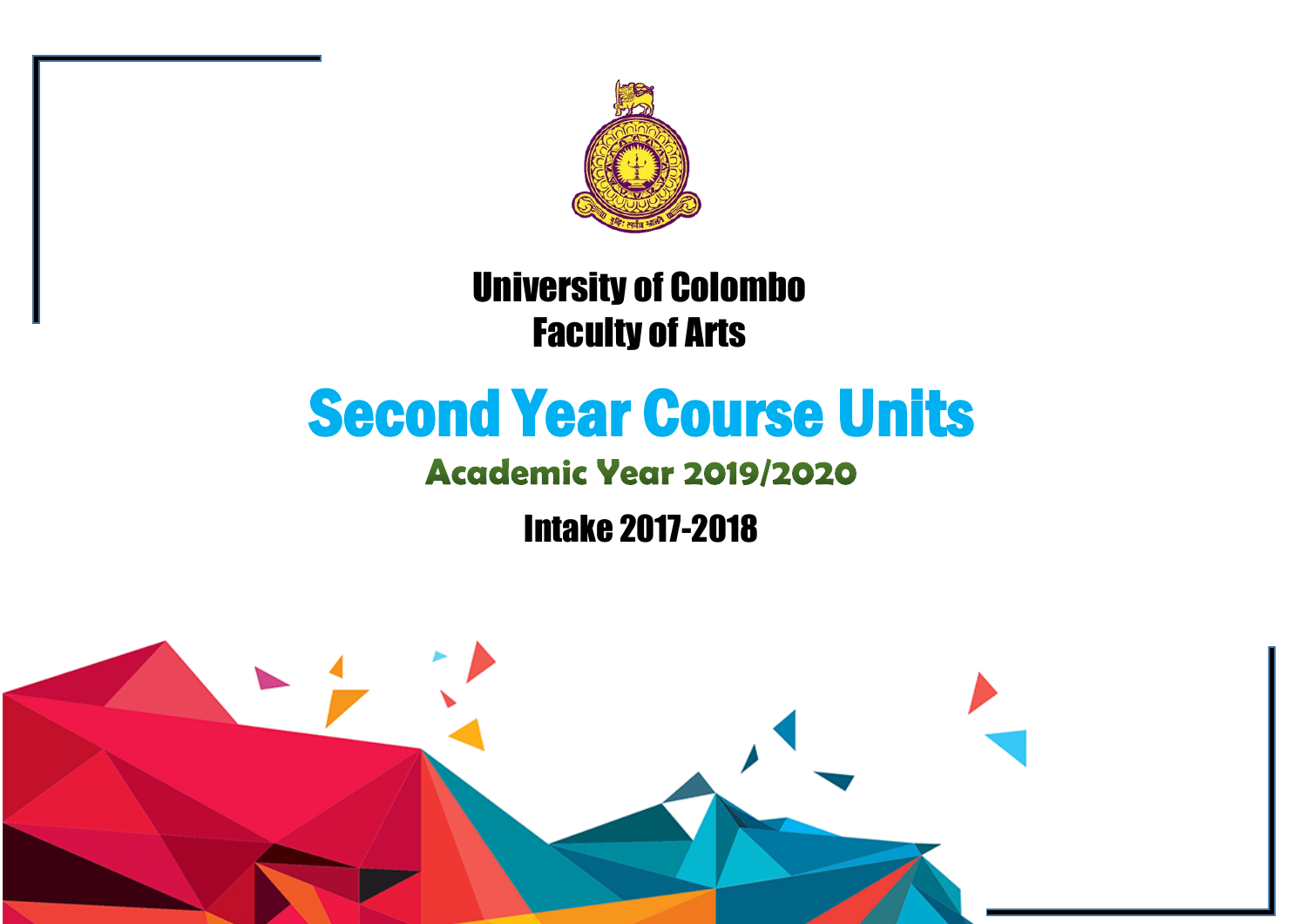#### **Department of Buddhist Studies Buddhist Studies**

|                               | <b>Unit Code</b> | <b>Name of the Course Unit</b>                                                     | <b>Supplementary Information</b>                                                                                                                                                                                                                                                                                                         | <b>Medium of</b> | No: of         | Name of Lecturer(s)                                             |
|-------------------------------|------------------|------------------------------------------------------------------------------------|------------------------------------------------------------------------------------------------------------------------------------------------------------------------------------------------------------------------------------------------------------------------------------------------------------------------------------------|------------------|----------------|-----------------------------------------------------------------|
|                               |                  |                                                                                    |                                                                                                                                                                                                                                                                                                                                          | Instruction      | <b>Credits</b> |                                                                 |
| <b>YEAR 2</b>                 |                  |                                                                                    | <b>Course Units for 3 Year Degree Programme- Study Stream in Buddhist Studies</b>                                                                                                                                                                                                                                                        |                  |                |                                                                 |
|                               | <b>BST 2121</b>  | <b>Literary Sources and</b><br>Traditions in Buddhism I<br>(Pali & Prakit)         | <b>Optional</b><br>The aim of this course unit is to<br>give an overall introduction to the<br>Pali canonical and Post-canonical<br>literature, with its commentaries,<br>sub-commentaries and associated<br>works.                                                                                                                      | SM/EM            | 3              | Dr. Vijitha Kumara                                              |
| <b>Semester</b><br><b>One</b> | <b>BST 2122</b>  | History of Buddhist<br>Thought I                                                   | Compulsory<br>The aim of this course unit is to<br>give an understanding of the<br>historical background of the<br>Buddhist thought and to have<br>knowledge of specific doctrinal<br>interpretation evolved within the<br>Theravada and among the<br>subsequent traditions.                                                             | SM/EM            | 3              | Dr. Vijitha Kumara                                              |
|                               | <b>BST 2123</b>  | An Introduction to Indian<br>philosophy (Buddhist<br>Philosophy)                   | Optional<br>The objective of the course unit is<br>to give the students a general and<br>broad understanding of the main<br>schools and the streams of thought<br>of Indian philosophy.                                                                                                                                                  | SM/EM            | 3              | Ven. Prof. K. Wimaladhamma                                      |
|                               | <b>BST 2128</b>  | History of Spread of<br>Buddhism I (Buddhist<br>Culture)                           | <b>Optional</b><br>The aim of this course unit is to<br>give knowledge of early spread<br>after his Parinirvana within India,<br>its neighboring countries and in<br>particular, in Sri Lanka                                                                                                                                            | SM/EM            | 3              | Ven. M. Amarawansa<br>Ms. H.G. Chandrika                        |
|                               | <b>BST 2130</b>  | <b>Buddhist Literary</b><br>Source Studies 1: Basic<br>Teachings of Early Buddhism | <b>Optional</b><br>The objective of this course is to<br>teach students the basic teachings<br>of early Buddhism, utilizing Pali<br>and other relevant Buddhist<br>sources. Selected Pali discourses<br>will be taught with simple<br>translations. Relevant other<br>sources in English and Sinhala will<br>also be read and discussed. | EM               | Non Credit     | Dr. Vijitha Kumara<br>Ven. M. Amarawansa<br>Ven. K. Sathimantha |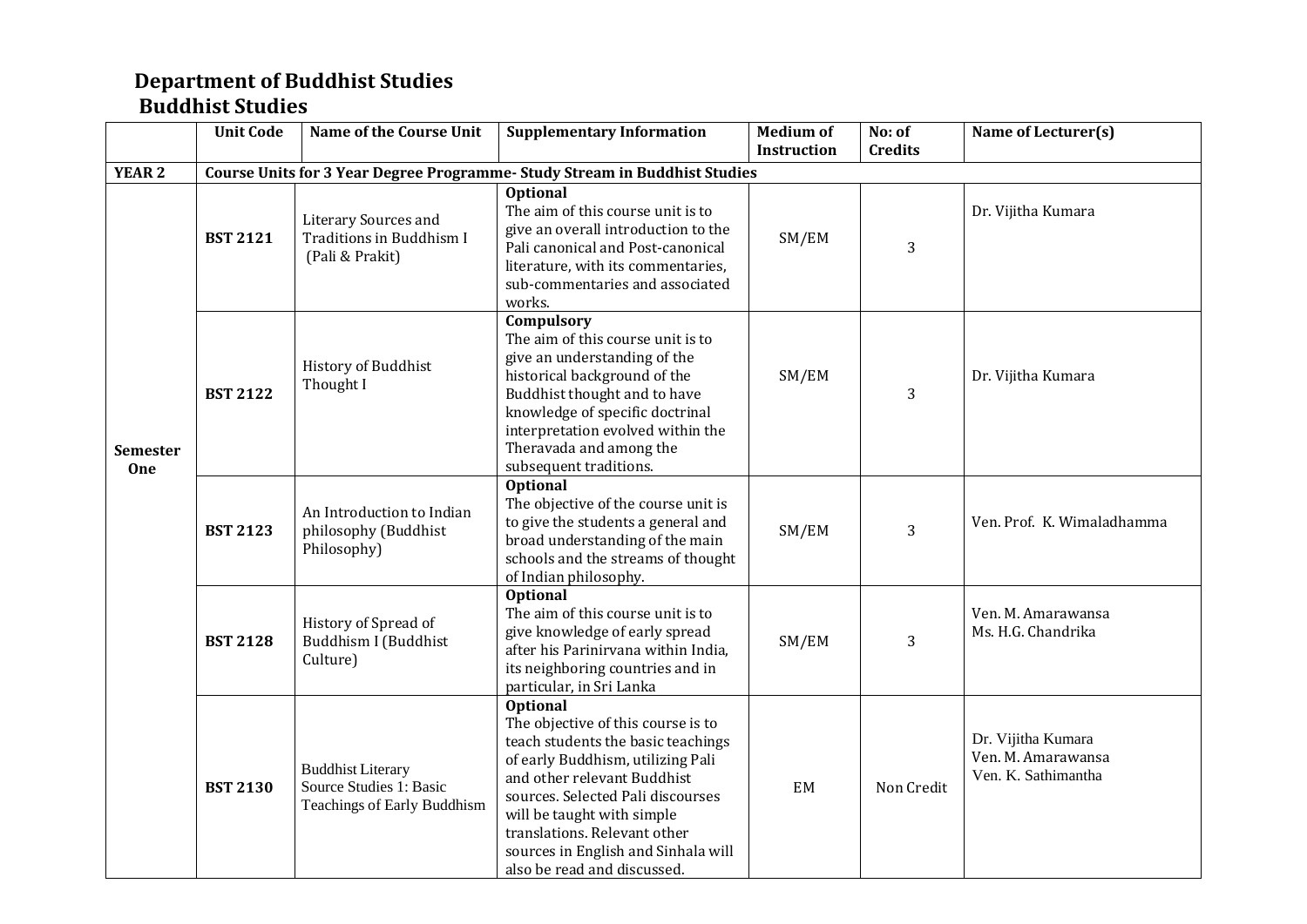|                        | <b>Unit Code</b> | Name of the Course Unit                                                       | <b>Supplementary Information</b>                                                                                                                                                                                                                                                                                                                                                                                                          | Medium of<br><b>Instruction</b> | No: of<br><b>Credits</b> | Name of Lecturer(s)                         |
|------------------------|------------------|-------------------------------------------------------------------------------|-------------------------------------------------------------------------------------------------------------------------------------------------------------------------------------------------------------------------------------------------------------------------------------------------------------------------------------------------------------------------------------------------------------------------------------------|---------------------------------|--------------------------|---------------------------------------------|
| <b>YEAR 2</b>          |                  |                                                                               | <b>Course Units for 3 Year Degree Programme- Study Stream in Buddhist Studies</b>                                                                                                                                                                                                                                                                                                                                                         |                                 |                          |                                             |
| <b>Semester</b><br>Two | <b>BST 2224</b>  | <b>Buddhist Social Philosophy</b>                                             | Compulsory<br>The objective of this course unit is<br>to develop an analysis and<br>assessment of Buddhist teaching<br>relevant to human being and<br>society.                                                                                                                                                                                                                                                                            | SM/EM                           | 3                        | Dr .Wimal Hewamanage<br>Ven. K. Sathimantha |
|                        | <b>BST 2226</b>  | Literary Sources and<br>Traditions in Buddhism II<br>(Sinhala)                | <b>Optional</b><br>The focus of this course unit is to<br>study and assess the early and<br>medieval Sinhala Literature both<br>prose and verse, as a source of<br>Theravada Buddhism.                                                                                                                                                                                                                                                    | SM/EM                           | 3                        | Emeritus Prof. Rohini Paranavithana         |
|                        | <b>BST 2231</b>  | <b>Buddhist Literary</b><br>Sources Studies 2 : Buddhist<br>Social Philosophy | <b>Optional</b><br>This course is designed to study<br>the sources of basic teachings of<br>Buddhist social philosophy<br>written in English with the<br>purpose of improving language<br>ability of students who read<br>Buddhist studies as a subject for<br>the Special degree. The course has<br>prescribed short essays and<br>selected chapters of the books<br>composed and translated by both<br>Sri Lankan and foreign scholars. | EM                              | Non Credit               | Ven. Dr. U. Ananda<br>Ven. Dr. Sugathasiri  |

I. For Buddhist Studies general students and B.Ed students either BST 2122 (History of Buddhist Thought I) or BST 2128 (History of Spread of Buddhism I) is compulsory for the 1<sup>st</sup>semester, and for the 2<sup>nd</sup> semester either BST 2224 (Buddhist Social Philosophy) or BST 2226 (Literary Sources and Traditions in Buddhism II) is compulsory.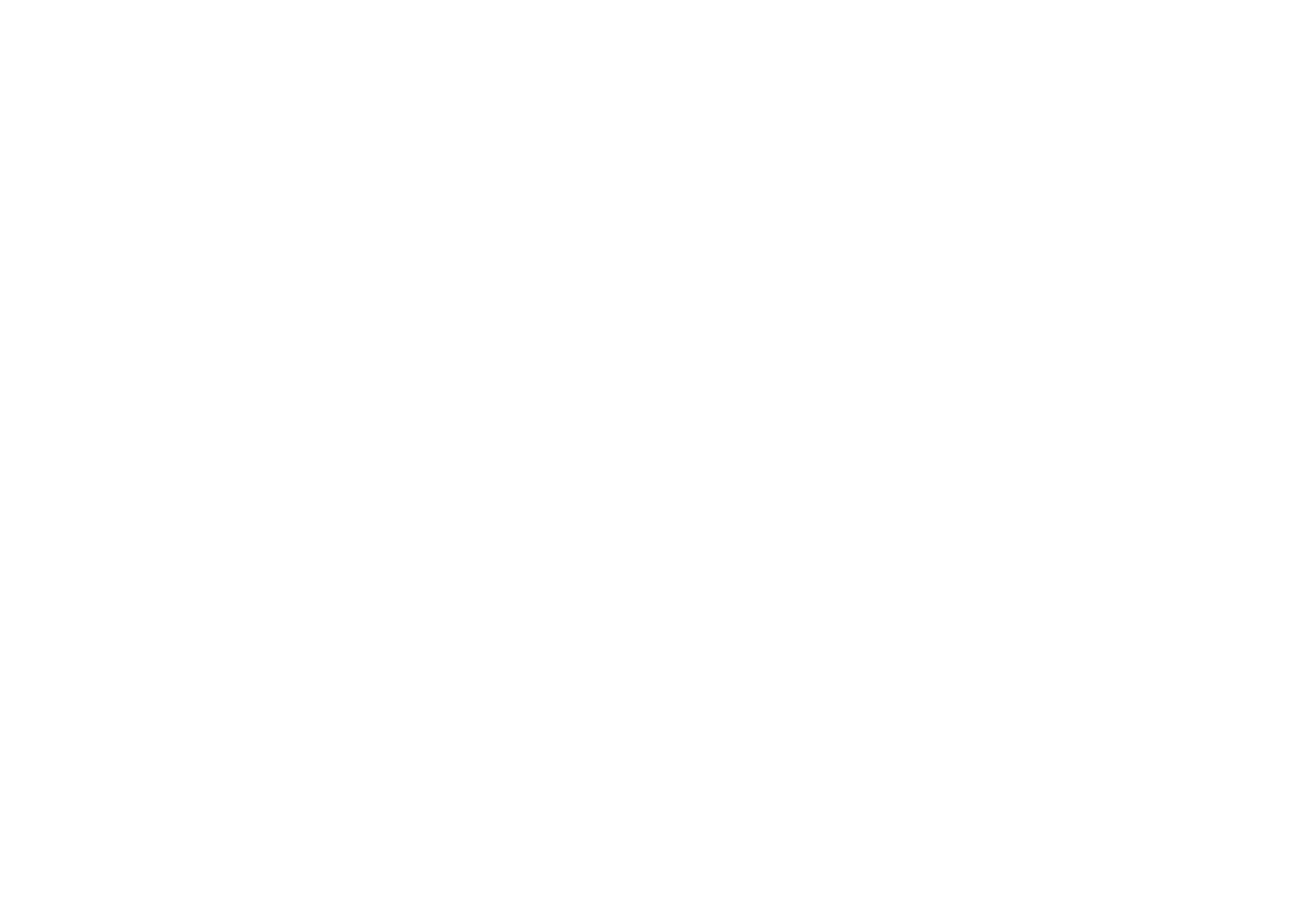|               | <b>Unit Code</b> | <b>Name of the Course Unit</b>                                                            | <b>Supplementary Information</b>                                                                                                                                                                                                                                                                                              | <b>Medium of</b><br><b>Instruction</b> | No: of<br><b>Credits</b> | Name of Lecturer(s)                                             |
|---------------|------------------|-------------------------------------------------------------------------------------------|-------------------------------------------------------------------------------------------------------------------------------------------------------------------------------------------------------------------------------------------------------------------------------------------------------------------------------|----------------------------------------|--------------------------|-----------------------------------------------------------------|
| <b>YEAR 2</b> |                  |                                                                                           | Course Units for 4 Year Degree Programme - Honours Degree in Buddhist Studies                                                                                                                                                                                                                                                 |                                        |                          |                                                                 |
| Semester      | <b>BST 2121</b>  | Literary Sources and<br>Traditions in Buddhism I<br>(Pali & Prakit)                       | Compulsory<br>The aim of this course unit is to give an overall<br>introduction to the Pali canonical and Post-<br>canonical literature, with its commentaries, sub-<br>commentaries and associated works.                                                                                                                    | SM/EM                                  | 3                        | Dr. Vijitha Kumara                                              |
|               | <b>BST 2122</b>  | History of Buddhist<br>Thought I                                                          | Compulsory<br>The aim of this course unit is to give an<br>understanding of the historical background of<br>the Buddhist thought and to have knowledge of<br>specific doctrinal interpretation evolved within<br>the Theravada and among the subsequent<br>traditions.                                                        | SM/EM                                  | 3                        | Dr. Vijitha Kumara                                              |
|               | <b>BST 2123</b>  | An Introduction to Indian<br>Philosophy (Buddhist<br>philosophy)                          | <b>Compulsory (Philosophy)</b><br>The objective of the course unit is to give the<br>students a general and broad understanding of<br>the main schools and the streams of thought of<br>Indian philosophy.                                                                                                                    | SM/EM                                  | 3                        | Ven.Prof. K. Wimaladhamma                                       |
| One           | <b>BST 2125</b>  | Introduction to Pali<br>Language I                                                        | Compulsory<br>The objective of this course unit is to give basic<br>knowledge of Pali language, to the students who<br>are specializing in Buddhist Studies.                                                                                                                                                                  | SM/EM                                  | 3                        | Ven. Dr. M. Sugathasiri                                         |
|               | <b>BST 2128</b>  | History of Spread of<br>Buddhism I (Buddhist<br>Culture)                                  | <b>Compulsory (Culture)</b><br>The aim of this course unit is to give knowledge<br>of early spread after his Parinirvana within<br>India, its neighboring countries and in<br>particular, in Sri Lanka                                                                                                                        | SM/EM                                  | 3                        | Ven. M. Amarawansa<br>Ms. H.G. Chandrika                        |
|               | <b>BST 2130</b>  | <b>Buddhist Literary Source</b><br><b>Studies 1: Basic Teachings</b><br>of Early Buddhism | Compulsory<br>The objective of this course is to teach students<br>the basic teachings of early Buddhism, utilizing<br>Pali and other relevant Buddhist sources.<br>Selected Pali discourses will be taught with<br>simple translations. Relevant other sources in<br>English and Sinhala will also be read and<br>discussed. | EM                                     | Non<br>Credit            | Dr. Vijitha Kumara<br>Ven. M. Amarawansa<br>Ven. K. Sathimantha |
|               | BST 2132*        | <b>Introduction to Sanskrit</b><br>Language                                               | Compulsory<br>The objective of this course unit is to give basic<br>knowledge of Sanskrit language, to the students<br>who are specializing in Buddhist Studies.                                                                                                                                                              | SM/EM                                  | 3                        | Dr. Wimal Hewamanage                                            |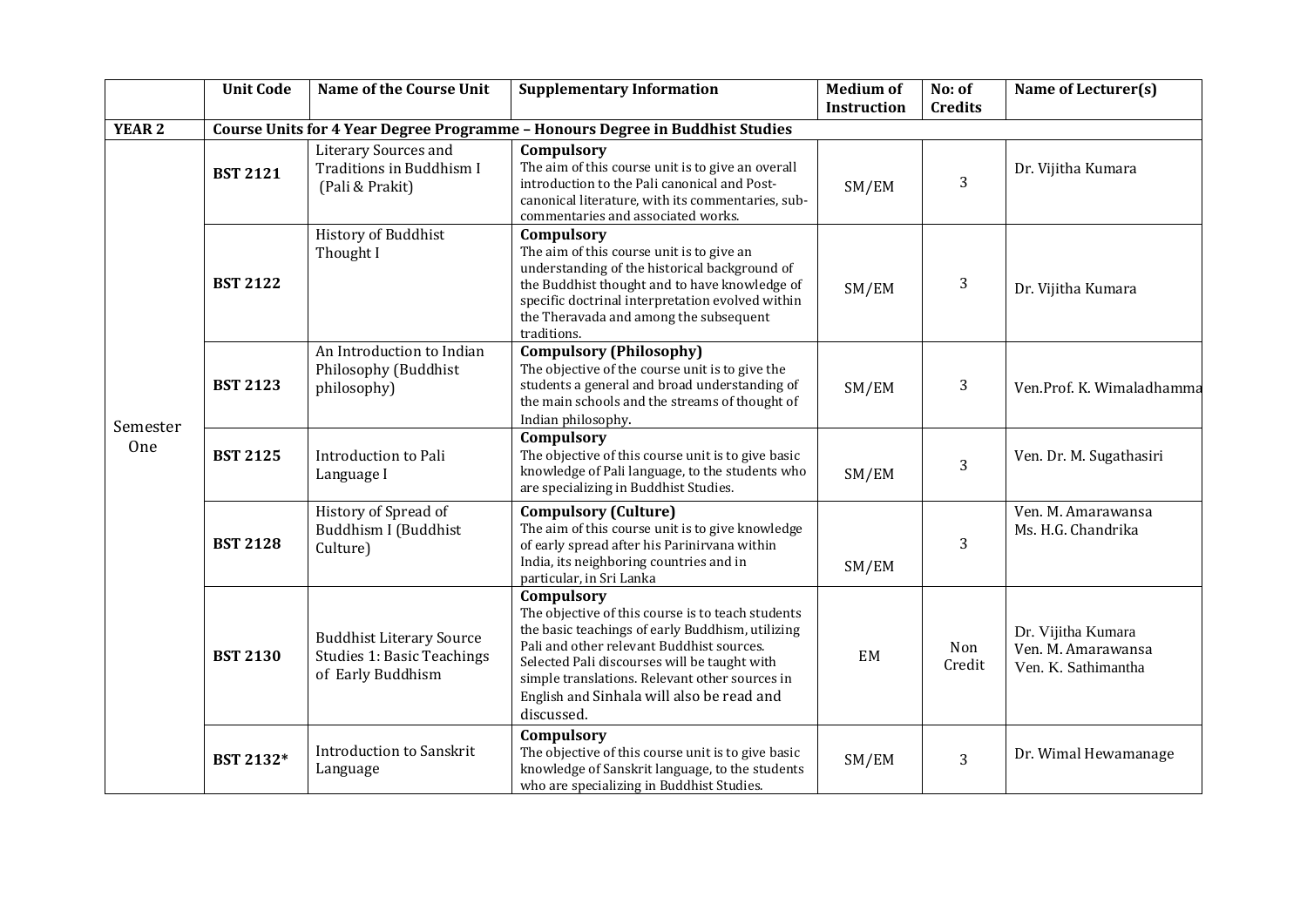|                        | <b>Unit Code</b> | <b>Name of the Course Unit</b>                                              | <b>Supplementary Information</b>                                                                                                                                                                                                                                                                                                                                                                                            | <b>Medium of</b><br><b>Instruction</b> | No: of<br><b>Credits</b> | Name of Lecturer(s)                           |
|------------------------|------------------|-----------------------------------------------------------------------------|-----------------------------------------------------------------------------------------------------------------------------------------------------------------------------------------------------------------------------------------------------------------------------------------------------------------------------------------------------------------------------------------------------------------------------|----------------------------------------|--------------------------|-----------------------------------------------|
| <b>YEAR 2</b>          |                  |                                                                             | Course Units for 4 Year Degree Programme - Honours Degree in Buddhist Studies                                                                                                                                                                                                                                                                                                                                               |                                        |                          |                                               |
|                        | <b>BST 2224</b>  | <b>Buddhist Social Philosophy</b>                                           | Compulsory<br>The objective of this course unit is to develop<br>an analysis and assessment of Buddhist<br>teaching relevant to human being and society.                                                                                                                                                                                                                                                                    | SM/EM                                  | 3                        | Dr. Wimal Hewamanage<br>Ven. K. Sathimantha   |
| <b>Semester</b><br>Two | <b>BST 2226</b>  | Literary Sources and<br>Traditions in Buddhism II<br>(Sinhala)              | Compulsory<br>The focus of this course unit is to study and<br>assess the early and medieval Sinhala<br>Literature both prose and verse, as a source of<br>Theravada Buddhism.                                                                                                                                                                                                                                              | SM/EM                                  | 3                        | Emeritus Prof. Rohini<br>Paranavithana        |
|                        | <b>BST 2229*</b> | Advance Pali Language                                                       | Compulsory<br>The aim of this course unit is to develop<br>further the students' basic knowledge and<br>skills in Pali Language, Introduced in<br>Introduction to Pali Language.                                                                                                                                                                                                                                            | SM/EM                                  | 3                        | Ven. Dr. M. Sugathasiri                       |
|                        | <b>BST 2231</b>  | <b>Buddhist Literary Source</b><br>Studies 2: Buddhist Social<br>Philosophy | Compulsory<br>This course is designed to study the sources of<br>basic teachings of Buddhist social philosophy<br>written in English with the purpose of<br>improving language ability of students who<br>read Buddhist studies as a subject for the<br>Special degree. The course has prescribed<br>short essays and selected chapters of the<br>books composed and translated by both Sri<br>Lankan and foreign scholars. | EM                                     | Non<br>Credit            | Ven. Dr. U. Ananda<br>Ven. Dr. M. Sugathasiri |
|                        | BST 2233*        | Advance Sanskrit Language                                                   | Compulsory<br>The aim of this course unit is to develop<br>further the students' basic knowledge and<br>skills in SanskritLanguage, Introduced in<br>Introduction to Pali Language.                                                                                                                                                                                                                                         | SM/EM                                  | 3                        | Ven. P. Gnanarathana<br>Ven. K. Sathimantha   |

II. **\*** This criteria relevant for the students who are offered Buddhist Studies Honours Degree only. BST 2125 (Introduction to Pali language) and BST 2229 (Advanced Pali Language) are to be selected by lay students only. BST 2132 (Introduction to Sanskrit Language) and BST 2233 (Advance Sanskrit Language) are to be selected by who passed final examination of piriwena only. Any other students including general and B.Ed students are not allowed to select these 02 courses.

III. BST 2130 and BST 2231 Compulsory for Buddhist Studies honours students.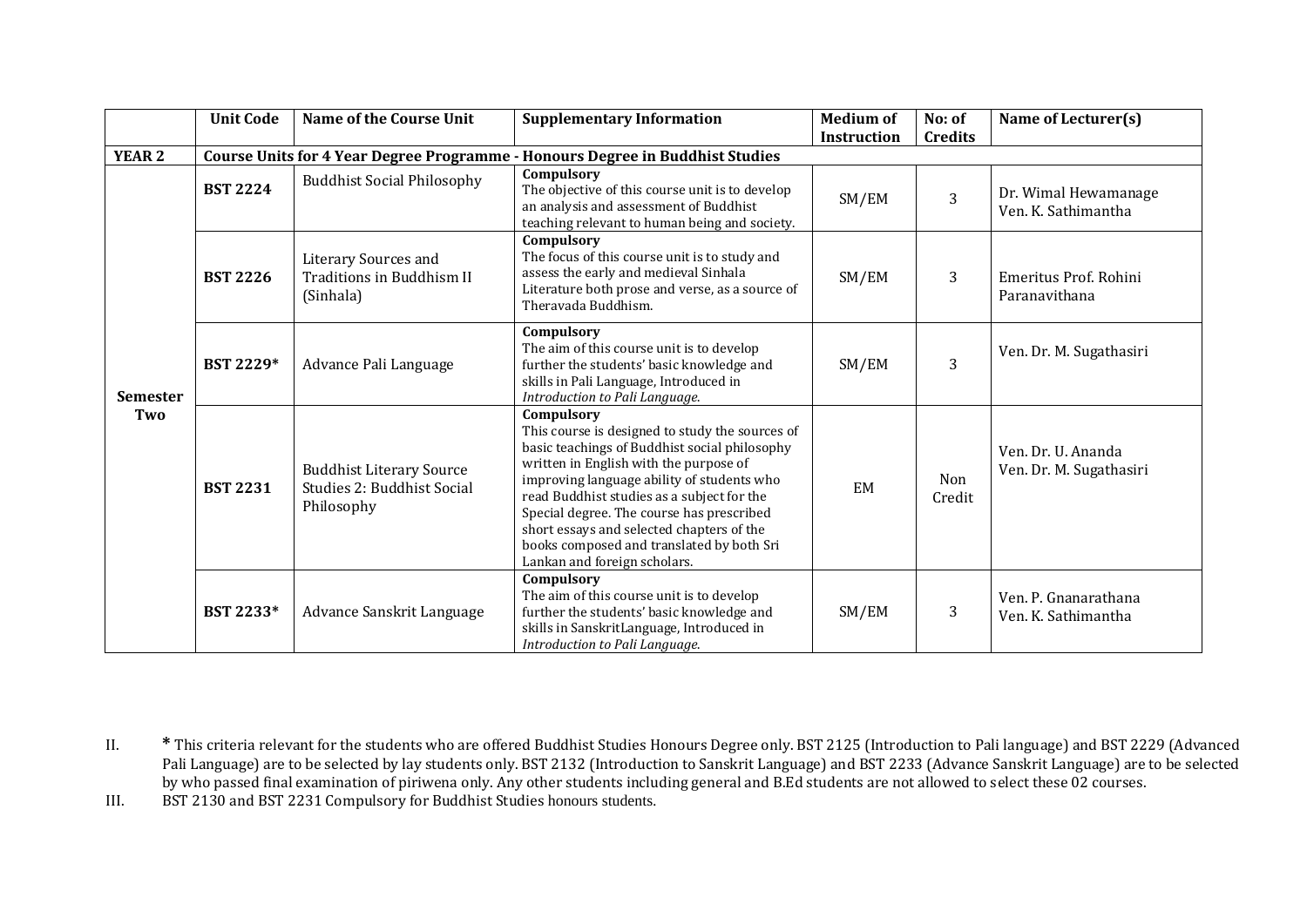# **Department of Buddhist Studies – Pali**

|                        | <b>Unit Code</b> | <b>Name of the Course Unit</b>                           | <b>Supplementary Information</b>                                                                                                                                                                                                                                                                                                                                                                                                                                                                                                                                                                                                                                                  | <b>Medium of</b><br><b>Instruction</b> | No: of<br><b>Credits</b> | Name of Lecturer(s)                            |
|------------------------|------------------|----------------------------------------------------------|-----------------------------------------------------------------------------------------------------------------------------------------------------------------------------------------------------------------------------------------------------------------------------------------------------------------------------------------------------------------------------------------------------------------------------------------------------------------------------------------------------------------------------------------------------------------------------------------------------------------------------------------------------------------------------------|----------------------------------------|--------------------------|------------------------------------------------|
| <b>YEAR 2</b>          |                  |                                                          | Course Units for 3 Year Degree Programme - Study Stream in Pali Language                                                                                                                                                                                                                                                                                                                                                                                                                                                                                                                                                                                                          |                                        |                          |                                                |
| <b>Semester</b>        | <b>PLG 2116</b>  | <b>Prescribed Texts</b>                                  | Compulsory<br>A detailed knowledge of prescribed texts including<br>a study of their contents from doctrinal,<br>philosophical, historical & linguistic angles is<br>expected.                                                                                                                                                                                                                                                                                                                                                                                                                                                                                                    | SM/EM                                  | 3                        | Ven. Dr. M. Sugathasiri<br>Ven. K. Sathimantha |
| One                    | <b>PLG 2118</b>  | History of Pali Literature-1                             | Compulsory<br>A detailed knowledge on the historical<br>development of the Pail Literature of South &<br>South East Asia up to the 16th century.                                                                                                                                                                                                                                                                                                                                                                                                                                                                                                                                  | SM/EM                                  | 3                        | Ven. Dr. M. Sugathasiri                        |
|                        | <b>PLG 2119</b>  | Pali Historical Source Studies                           | Compulsory<br>This course intends to study historical records<br>written in Pali which are essential for ancient<br>historical studies of Sri Lanka. It pays attention to<br>direct and indirect historical records. Chronicles<br>such as Dipavamsa, Mahavamsa,<br>and Vamsatthappakasini the Commentary to the<br>Mahavamsa are well-known direct Pali historical<br>records. The Kalyani inscription (Kalyani<br>Silalipi) which represents the same group is also<br>provided sufficient information on the revival of<br>Buddhism in Myanmar with the support of Sri<br>Lankan Sangha. Pali commentaries are also very<br>useful but they are indirect historical materials. | SM/EM                                  | 3                        | Ven. P. Gnanarathana                           |
| <b>Semester</b><br>Two | <b>PLG 2217</b>  | <b>Unspecified Texts, Grammar</b><br>& Prose Composition | Compulsory<br>A critical & Historical study of Pali grammar &<br>linguistic.                                                                                                                                                                                                                                                                                                                                                                                                                                                                                                                                                                                                      | SM/EM                                  | 3                        | Ven. P. Gnanarathana                           |
|                        | <b>PLG 2220</b>  | <b>Post Canonical Literature</b>                         | Compulsory<br>The intention of this course is to provide sufficient<br>knowledge for reading and comprehension on post<br>canonical Pali Books, its literature and student will<br>identify the origin and development of Post<br>canonical literature. As well as analyzes the<br>contents of the texts that belonged to this literature<br>and evaluate the significant facts of this literature.<br>Furthermore, this course emphasis This course<br>provides wider knowledge in Post Canonical<br>Literature through reading prescribes texts<br>selected from a spectrum of Pali works belonging<br>to different periods of composition.                                     | SM/EM                                  | $\overline{3}$           | Ven. Dr. M. Sugathasiri                        |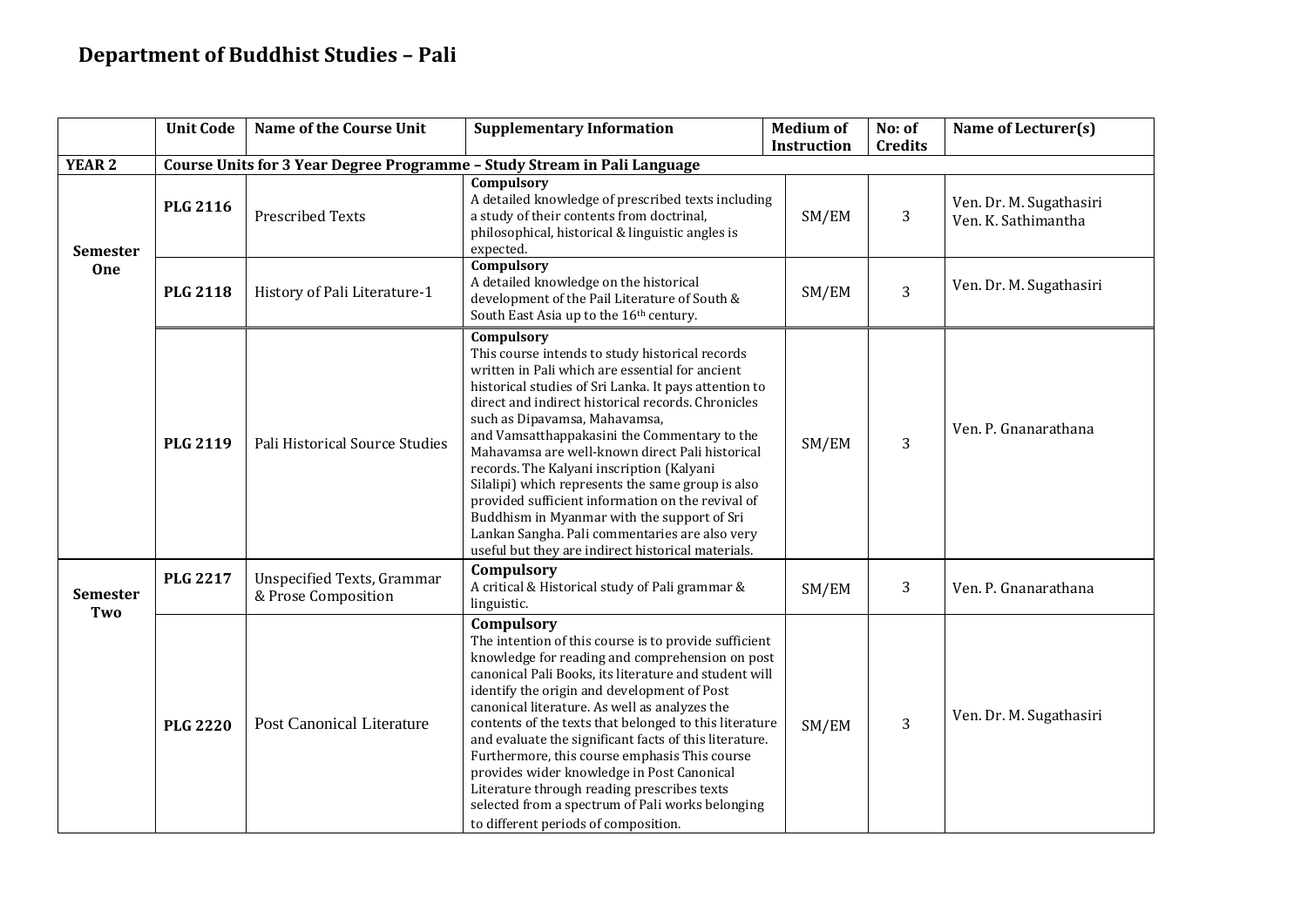# **Department of Demography**

|                               | <b>Unit Code</b>                                                              | <b>Name of the Course Unit</b>               | Supplementary<br><b>Information</b> | <b>Medium of</b><br><b>Instruction</b> | No: of<br><b>Credits</b> | Name of Lecturer(s)                       |  |  |  |  |
|-------------------------------|-------------------------------------------------------------------------------|----------------------------------------------|-------------------------------------|----------------------------------------|--------------------------|-------------------------------------------|--|--|--|--|
| <b>YEAR 2</b>                 | Course Units for 3 Year Degree Programme - Study Stream in Applied Demography |                                              |                                     |                                        |                          |                                           |  |  |  |  |
|                               | <b>DMG 2120</b>                                                               | Social Demography                            | Optional                            | SM/EM                                  | 3                        | Hansa Jayaratne                           |  |  |  |  |
|                               | <b>DMG 2126</b>                                                               | <b>Population Theories</b>                   | Compulsory                          | SM/EM                                  | 3                        | Migara Karunaratne                        |  |  |  |  |
| <b>Semester</b><br><b>One</b> | <b>DMG 2127</b>                                                               | Population Policies and<br>Programmes        | Optional                            | SM/EM                                  | 3                        | Nethra Senadhi                            |  |  |  |  |
|                               | <b>DMG 2128</b>                                                               | <b>Population &amp; Environment</b>          | Optional                            | SM/EM                                  | 3                        | Nethra Senadhi<br>Achala Manamendra       |  |  |  |  |
| <b>Semester</b>               | <b>DMG 2225</b>                                                               | Sexual & Reproductive Health                 | Optional                            | SM/EM                                  | 3                        | Migara Karunaratne<br>Irangi Samarakoon   |  |  |  |  |
|                               | <b>DMG 2231</b>                                                               | <b>Introduction to Applied</b><br>Demography | Compulsory                          | SM/EM                                  | 3                        | Dr. Sunethra Perera<br>Irangi Samarakoon  |  |  |  |  |
| Two                           | <b>DMG 2232</b>                                                               | Population and Health                        | Optional                            | SM/EM                                  | 3                        | Hansa Jayaratne                           |  |  |  |  |
|                               | <b>DMG 2233</b>                                                               | <b>Population and Poverty</b>                | Optional                            | SM/EM                                  | 3                        | Yuganthi Subasinghe<br>Migara Karunaratne |  |  |  |  |
|                               | <b>DMG 2234</b>                                                               | Population and Gender                        | Optional                            | SM/EM                                  | 3                        | Irangi Samarakoon                         |  |  |  |  |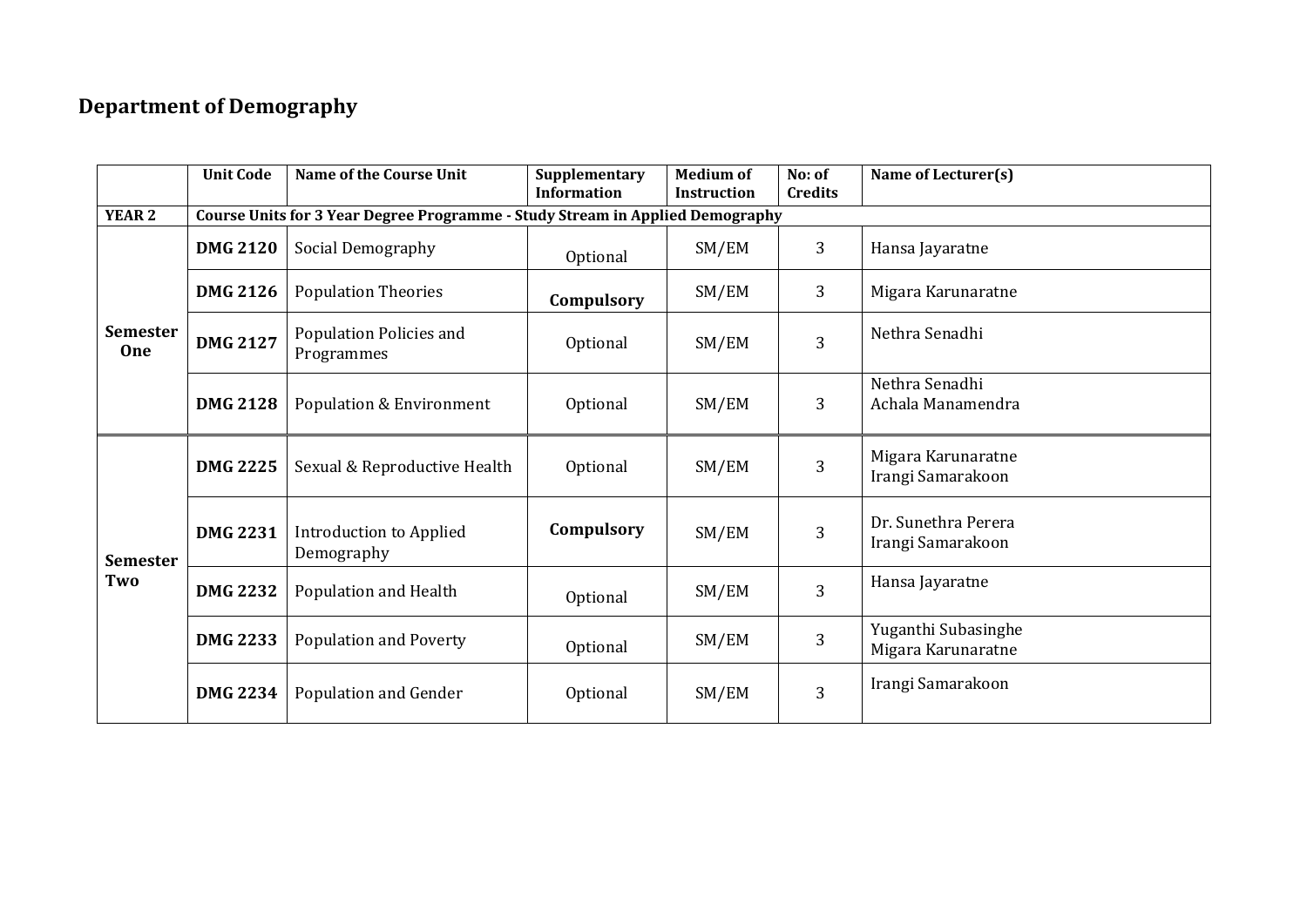|                               | <b>Unit Code</b> | <b>Name of the Course Unit</b>                  | Supplementary<br><b>Information</b> | <b>Medium of</b><br><b>Instruction</b> | No: of<br><b>Credits</b> | Name of Lecturer(s)                         |
|-------------------------------|------------------|-------------------------------------------------|-------------------------------------|----------------------------------------|--------------------------|---------------------------------------------|
| <b>YEAR 2</b>                 |                  | <b>Course Units for 4 Year Degree Programme</b> |                                     |                                        |                          |                                             |
|                               | <b>DMG 2122</b>  | Quantitative Methods for<br>Demography          | Compulsory                          | SM/EM                                  | 3                        | Hansa Jayaratne                             |
| <b>Semester</b><br><b>One</b> | <b>DMG 2129</b>  | Critical Review of Population<br>Theories       | Compulsory                          | SM/EM                                  | 3                        | Migara Karunaratne                          |
|                               | <b>DMG 2130</b>  | <b>Health Demography</b>                        | Compulsory                          | SM/EM                                  | 3                        | Hansa Jayaratne                             |
|                               | <b>DMG 2218</b>  | <b>Migration Studies</b>                        | Compulsory                          | SM/EM                                  | 3                        | Prof. Swarna Ukwatta<br>Dr. Sunethra Perera |
| <b>Semester</b><br>Two        | <b>DMG 2221</b>  | Demography of the Family                        | Optional                            | SM/EM                                  | 3                        | Yuganthi Subasinghe<br>Migara Karunaratne   |
|                               | <b>DMG 2223</b>  | Demographic Analysis                            | Compulsory                          | SM/EM                                  | 3                        | Dr. Manori Weeratunge                       |
|                               | <b>DMG 2231</b>  | Introduction to Applied<br>Demography           | Compulsory                          | SM/EM                                  | 3                        | Dr. Sunethra Perera<br>Irangi Samarakoon    |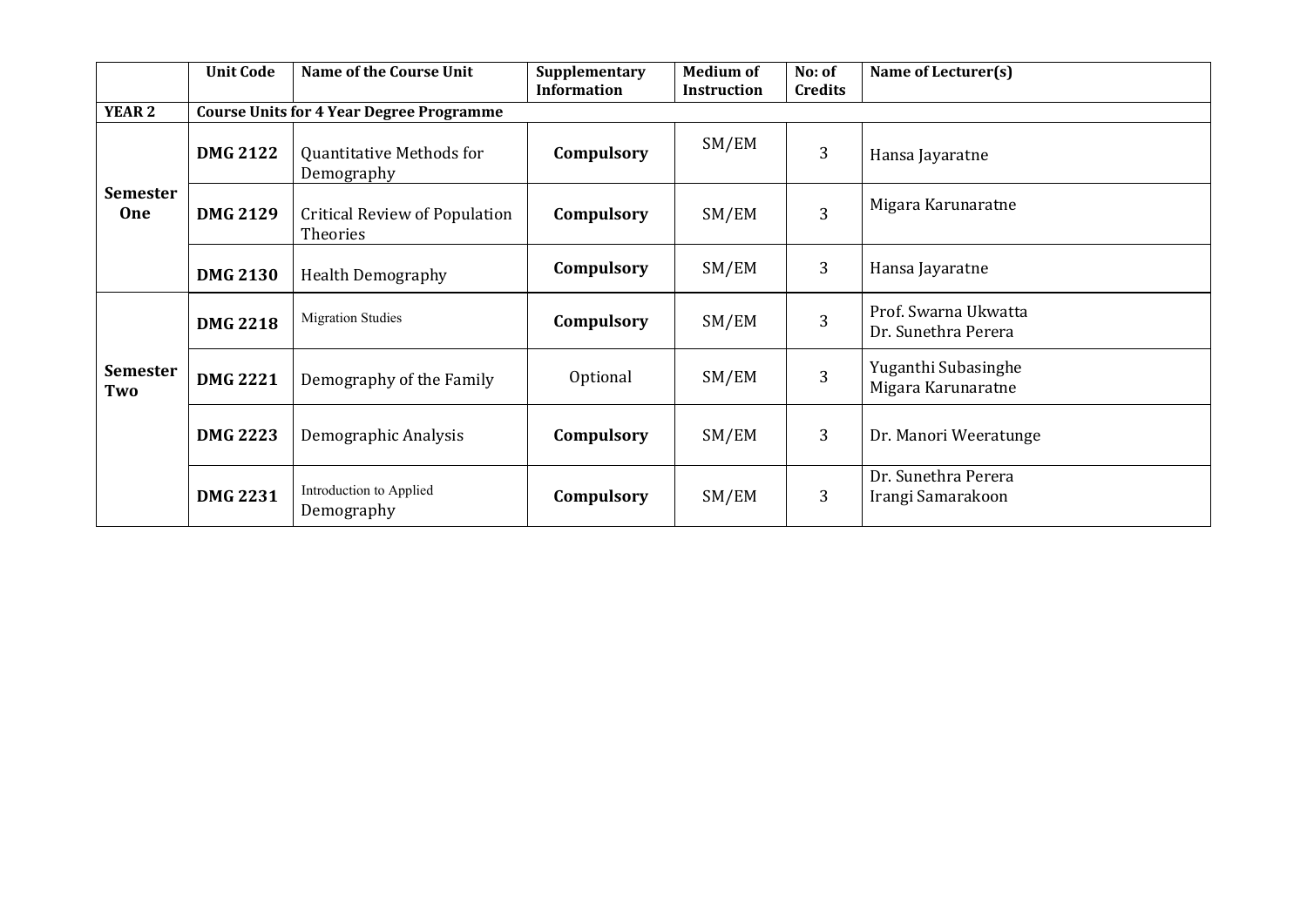# **Department of Economics**

|                        | <b>Unit Code</b> | Name of the Course Unit                                                        | Supplementary            | <b>Medium of</b>   | No: of         | Name of Lecturer(s)                                                     |
|------------------------|------------------|--------------------------------------------------------------------------------|--------------------------|--------------------|----------------|-------------------------------------------------------------------------|
|                        |                  |                                                                                | <b>Information</b>       | Instruction        | <b>Credits</b> |                                                                         |
| <b>YEAR 2</b>          |                  | Course Units for 3 Year Degree Programme - Study Stream in Banking and Finance |                          |                    |                |                                                                         |
|                        |                  | <b>Business Communication</b>                                                  |                          |                    |                | Dr. D.C.P Aluthge - Coordinator                                         |
|                        | <b>ECN 2111</b>  | <b>Skills</b>                                                                  | Compulsory               | EM                 | 3              | Ms. Samudrika Sylva                                                     |
|                        |                  |                                                                                |                          |                    |                | Mr. A.S.R Pieris                                                        |
|                        | <b>ECN 2112</b>  | <b>Introductory Financial</b><br>Accounting                                    | Optional                 | SM/EM<br><b>TM</b> | 3              | Ms. I.W.Rathnayake - Coordinator<br>(Visiting Lecturer)                 |
| <b>Semester</b><br>One | <b>ECN 2113</b>  | <b>Introduction to Finance</b>                                                 | Optional                 | SM/EM<br><b>TM</b> | 3              | Ms. I.W.Rathnayake<br>Visiting Lecturer (TM)                            |
|                        | <b>ECN 2116</b>  | Intermediate<br>Microeconomics                                                 | Compulsory               | SM/EM<br><b>TM</b> | 3              | Dr A.W.A.D.R.Abayasekara<br>Dr. M Ganeshamoorthy                        |
|                        | <b>ECN 2120</b>  | <b>Economics of Human</b><br><b>Resource Management</b>                        | Optional                 | SM/EM              | 3              | Ms. Shashithangani Weerawansa                                           |
|                        | <b>ECN 2126</b>  | Intermediate Macro<br>Economics                                                | Compulsory               | SM/EM<br>TM        | 3              | Dr. U.P.P. Serasinghe<br>Dr. M Ganeshamoorthy                           |
|                        | <b>ECN 2213</b>  | <b>Introduction to Finance</b>                                                 | Optional                 | EM                 | 3              | Ms. I.W.Rathnayake                                                      |
|                        | <b>ECN 2214</b>  | Principles and Practices of<br><b>Banking</b>                                  | <b>Stream Compulsory</b> | SM/EM              | 3              | Dr. S.N.K. Mallikahewa                                                  |
|                        | <b>ECN 2216</b>  | Intermediate<br>Microeconomics                                                 | Compulsory               | SM/EM<br><b>TM</b> | 3              | Dr. AWAR Abeysekera<br>Visiting Lecturer (TM)                           |
| <b>Semester</b>        | <b>ECN 2220</b>  | <b>Economics of Human</b><br><b>Resource Management</b>                        | Optional                 | SM/EM              | 3              | Ms Shashithanganee Weerawansa                                           |
| Two                    | <b>ECN 2221</b>  | <b>Introduction to Tourism</b><br>Economics                                    | Optional                 | SM/EM              | 3              | Prof. D.A.C. Silva                                                      |
|                        | <b>ECN 2222</b>  | <b>Business Environment</b>                                                    | Optional                 | SM/EM              | 3              | Ms Shashithanganee Weerawansa                                           |
|                        | <b>ECN 2225</b>  | Rural Development and<br><b>Agricultural Marketing</b>                         | Optional                 | SM/EM              | 3              | Dr A.W.A.D.R.Abayasekara                                                |
|                        | <b>ECN 2228</b>  | World Economy                                                                  | Optional                 | SM/EM              | 3              | Dr A.W.A.D.R.Abayasekara<br>Dr. Shanuka Senarath<br>Prof. Suranga Silva |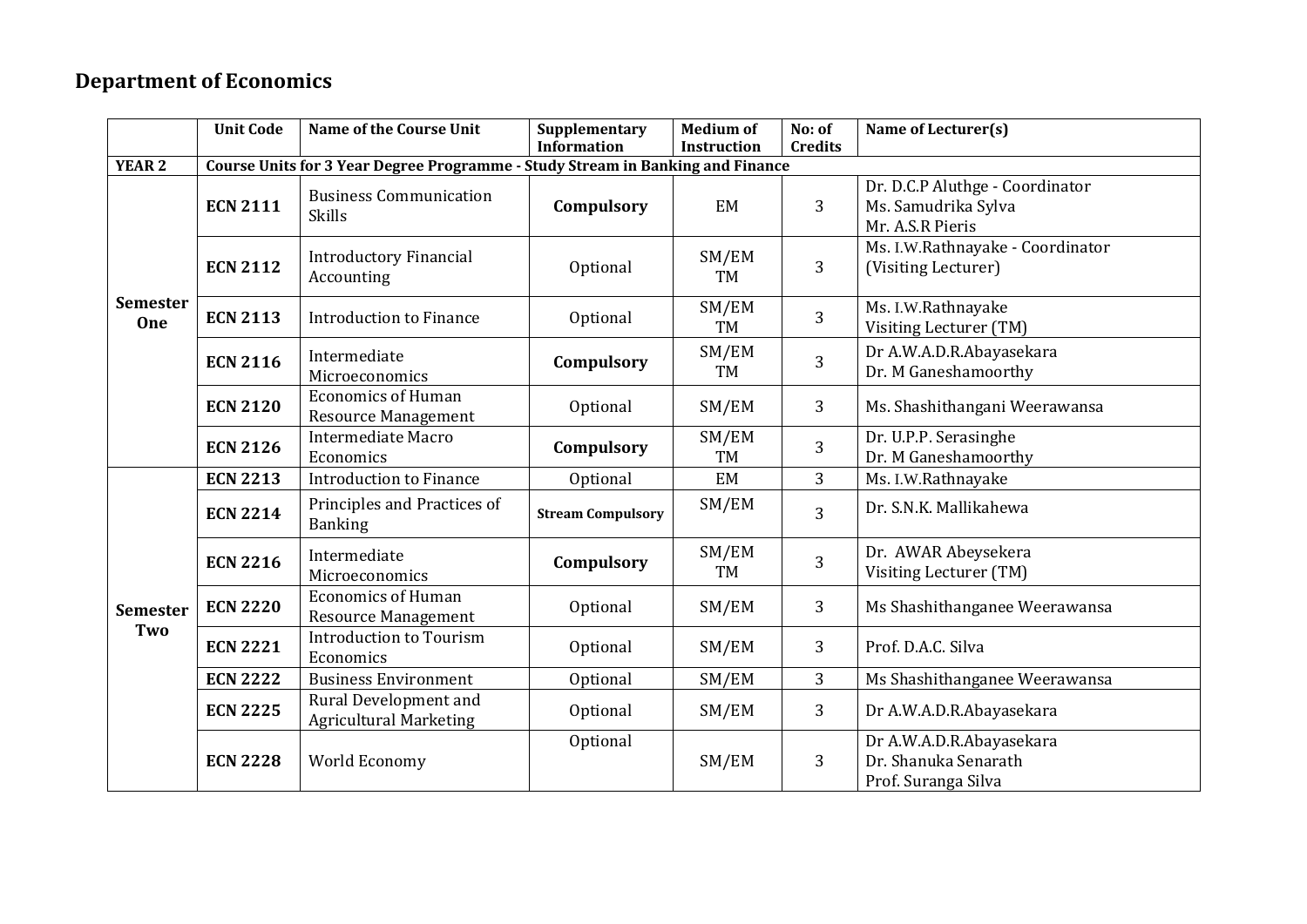|                               | <b>Unit Code</b> | <b>Name of the Course Unit</b>                                                               | Supplementary<br><b>Information</b> | <b>Medium of</b><br><b>Instruction</b> | No: of<br><b>Credits</b> | Name of Lecturer(s)                                                         |
|-------------------------------|------------------|----------------------------------------------------------------------------------------------|-------------------------------------|----------------------------------------|--------------------------|-----------------------------------------------------------------------------|
| <b>YEAR 2</b>                 |                  | Course Units for 3 Year Degree Programme - Study Stream in Business and Managerial Economics |                                     |                                        |                          |                                                                             |
|                               | <b>ECN 2111</b>  | <b>Business Communication</b><br><b>Skills</b>                                               | Compulsory                          | EM                                     | 3                        | Dr. D.C.P Aluthge - Coordinator<br>Ms. Samudrika Sylva<br>Mr. A.S.R Pieris  |
| <b>Semester</b><br><b>One</b> | <b>ECN 2112</b>  | <b>Introductory Financial</b><br>Accounting                                                  | Optional                            | SM/EM<br><b>TM</b>                     | 3                        | Ms.I.W.Rathnayake                                                           |
|                               | <b>ECN 2116</b>  | Intermediate<br>Microeconomics                                                               | Compulsory                          | $\overline{\text{SM}}/\text{EM}$<br>TM | $\overline{3}$           | Dr A.W.A.D.R.Abayasekara<br>Dr. M Ganeshamoorthy                            |
|                               | <b>ECN 2117</b>  | Marketing Theory and<br>Practice                                                             | Optional                            | SM/EM<br>TM                            | 3                        | Ms A.N.Fernando<br>Ms M.H.S.Dilrukshi<br>Prof. K. Amirathalingam            |
|                               | <b>ECN 2120</b>  | <b>Economics of Human</b><br><b>Resource Management</b>                                      | Optional                            | SM/EM                                  | 3                        | Ms Shashithanganee Weerawansa                                               |
|                               | <b>ECN 2126</b>  | <b>Intermediate Macro</b><br>Economics                                                       | Compulsory                          | SM/EM<br><b>TM</b>                     | 3                        | Dr. U.P.P. Serasinghe<br>Visiting Lecturer (TM)                             |
|                               | <b>ECN 2220</b>  | <b>Economics of Human</b><br><b>Resource Management</b>                                      | Optional                            | SM/EM                                  | 3                        | Ms Shashithanganee Weerawansa                                               |
|                               | <b>ECN 2221</b>  | <b>Introduction to Tourism</b><br>Economics                                                  | Optional                            | SM/EM                                  | 3                        | Dr. D.A.C. Silva                                                            |
| <b>Semester</b><br>Two        | <b>ECN 2222</b>  | <b>Business Environment</b>                                                                  | Optional                            | SM/EM                                  | 3                        | Ms Shashithanganee Weerawansa                                               |
|                               | <b>ECN 2225</b>  | Rural Development and<br><b>Agricultural Marketing</b>                                       | Optional                            | SM/EM                                  | 3                        | Dr A.W.A.D.R.Abayasekara                                                    |
|                               | <b>ECN 2228</b>  | World Economy                                                                                | Optional                            | SM/EM                                  | 3                        | Dr A.W.A.D.R.Abayasekara<br>Dr. Shanuka Senarath                            |
|                               | <b>ECN 2231</b>  | Management Theory and<br>Practice                                                            | <b>Stream Compulsory</b>            | SM/EM<br>TM                            | 3                        | Dr. S.L Senarath<br>Ms Shashithanganee Weerawansa<br>Visiting Lecturer (TM) |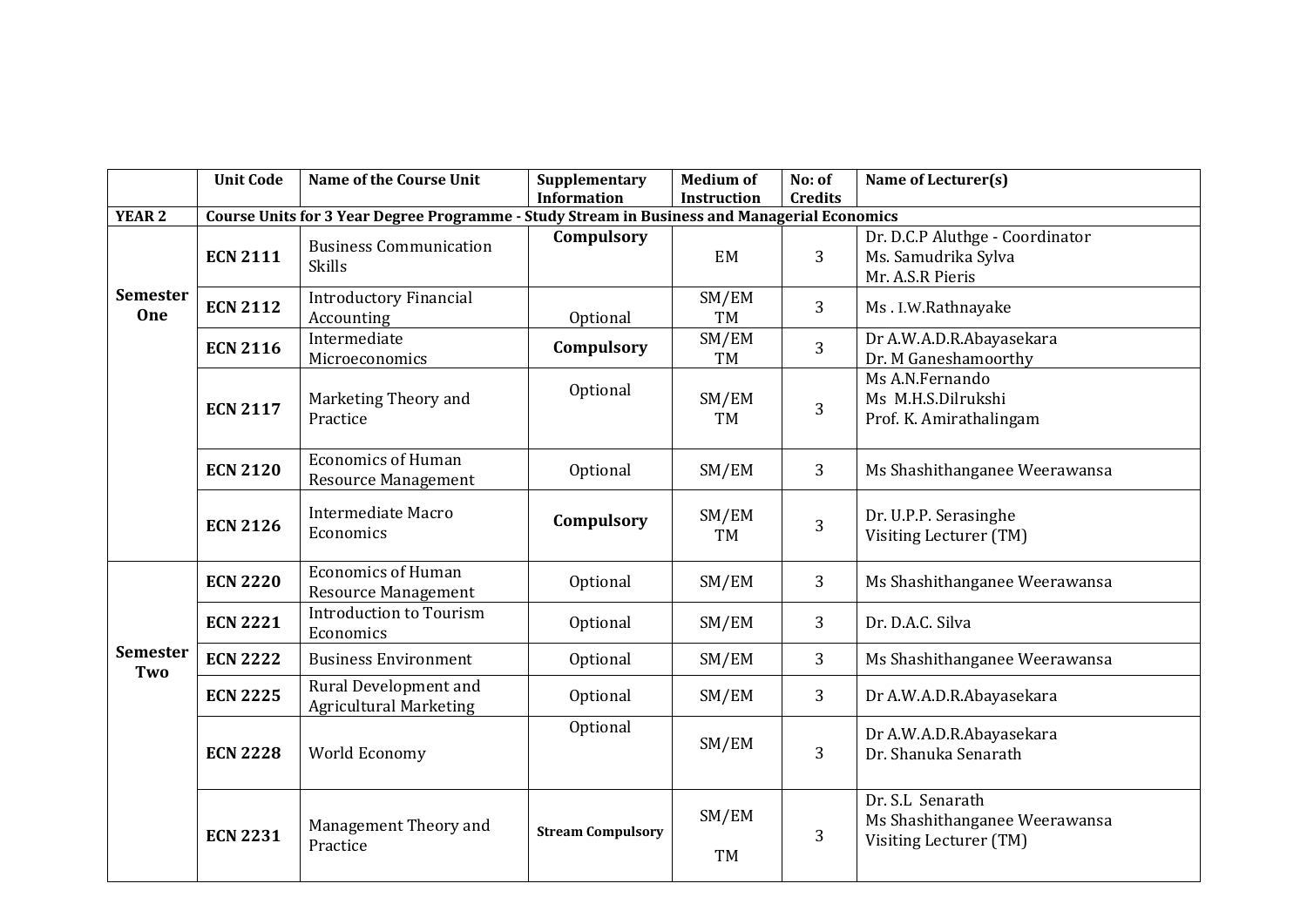|                        | <b>Unit Code</b> | <b>Name of the Course Unit</b>                 | Supplementary<br><b>Information</b> | <b>Medium of</b><br><b>Instruction</b> | No: of<br>Credits    | Name of Lecturer(s)                                                       |
|------------------------|------------------|------------------------------------------------|-------------------------------------|----------------------------------------|----------------------|---------------------------------------------------------------------------|
| <b>YEAR 2</b>          |                  | Course Units for 4 Year Degree Programme       |                                     |                                        |                      |                                                                           |
| <b>Semester</b><br>One | <b>ECN 2111</b>  | <b>Business Communication</b><br><b>Skills</b> | Compulsory                          | EM                                     | <b>Non</b><br>Credit | Coordinator: Dr. D.C.P Aluthge<br>Ms. Samudrika Sylva<br>Mr. A.S.R Pieris |
|                        | <b>ECN 2115</b>  | Macroeconomics                                 | Compulsory                          | EM                                     | 3                    | Prof. Sirimal Abeyratne<br>Ms A.N.Fernando                                |
|                        | <b>ECN 2119</b>  | Microeconomics                                 | Compulsory                          | EM                                     | 3                    | Prof. S. P. Premaratne                                                    |
|                        | <b>ECN 2132</b>  | <b>Mathematics for Economics</b>               | Compulsory                          | $\mathbf E$                            |                      | Dr. T.A.M. Pushpakumara<br>Ms A.N.Fernando                                |
|                        | <b>ECN 2230</b>  | <b>Economic and Financial</b><br>Analysis      | Compulsory                          | EM                                     | 3                    | Prof. T L Gunaruwan<br>Mr. Indrajith Aponsu                               |
| <b>Semester</b>        | <b>ECN 2218</b>  | Microeconomics Analysis                        | Compulsory                          | EM                                     | 3                    | Prof. Athula Ranasinghe                                                   |
| Two                    | <b>ECN 2223</b>  | Macroeconomics Analysis                        | Compulsory                          | EM                                     | 3                    | Prof. Sirimal Abeyratne<br>Ms. AN Fernando                                |
|                        | <b>ECN 2238</b>  | <b>Statistical Analysis</b>                    | Compulsory                          | EM                                     | 3                    | Dr. T.A.M. Pushpakumara<br>Ms A.N.Fernando                                |

Five streams will be on offer from the third year onwards.

- ❖ Finance and Banking Stream (FB)
- ❖ Economic Theory and Application Stream (ETA)
- ❖ Trade and Industry Stream (TI)
- ❖ Development Policy and Management Stream (DPM)
- ❖ Transport Economic and Commercial Shipping Stream (TE&CS)

Students will be requested to inform the department about their preference regarding stream of study, Selection for streams will be based on the marks obtained for all compulsory courses.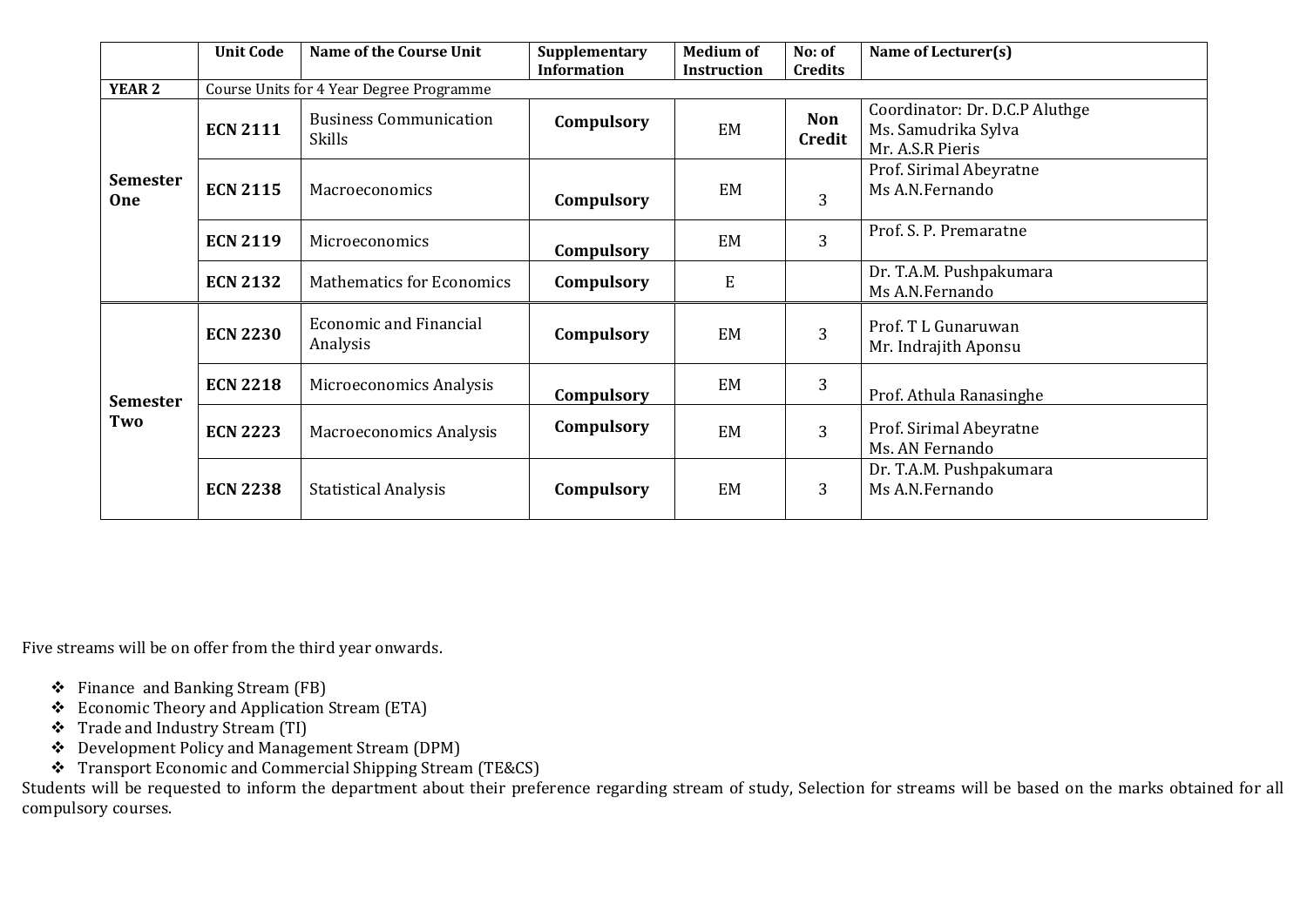# **Department of English**

|                        | <b>Unit Code</b> | <b>Name of the Course Unit</b>                                                                   | Supplementary<br><b>Information</b>                                | <b>Medium of</b><br><b>Instruction</b> | No: of<br><b>Credits</b> | Name of Lecturer(s)                        |
|------------------------|------------------|--------------------------------------------------------------------------------------------------|--------------------------------------------------------------------|----------------------------------------|--------------------------|--------------------------------------------|
| <b>YEAR 2</b>          |                  | Course Units for 3 Year Degree Programme - Study Stream in English Studies : Theory and Practice |                                                                    |                                        |                          |                                            |
| <b>Semester</b><br>One | <b>ENG 2116</b>  | History of the English<br>Language                                                               | Optional                                                           | EM                                     | 3                        | Shalini Abayasekara                        |
|                        | <b>ENG 2121</b>  | Metaphysical and<br><b>Neoclassical Poetry</b>                                                   | Optional;<br>strongly<br>recommended<br>for teachers of<br>English | <b>EM</b>                              | 3                        | Dr. Dinithi Karunanayake<br>Ruhanie Perera |
|                        | <b>ENG 2129</b>  | <b>Introduction to Specialised</b><br>Translation                                                | Optional                                                           | EM                                     | 4                        | Dr. Dinithi Karunanayake                   |
|                        | <b>ENG 2135</b>  | Children's Literature                                                                            | Optional                                                           | EM                                     | 3                        | Dr. Shravika D Amarasekara                 |
|                        | <b>ENG 2222</b>  | Literary and Cinematic<br>Narrative                                                              | Optional                                                           | EM                                     | $\overline{4}$           | Prof. Neloufer de Mel                      |
| <b>Semester</b>        | <b>ENG 2223</b>  | The Novel in the 18th and<br>19th Centuries                                                      | Compulsory                                                         | EM                                     | 3                        | Dr. Shravika D Amarasekara                 |
| Two                    | <b>ENG 2234</b>  | Rhetoric and Style                                                                               | Optional                                                           | EM                                     | 3                        | Shalini Abayasekara                        |
|                        | <b>ENG 2236</b>  | Communication in<br><b>Professional Genres</b>                                                   | Optional                                                           | EM                                     | 3                        | Shalini Abayasekara                        |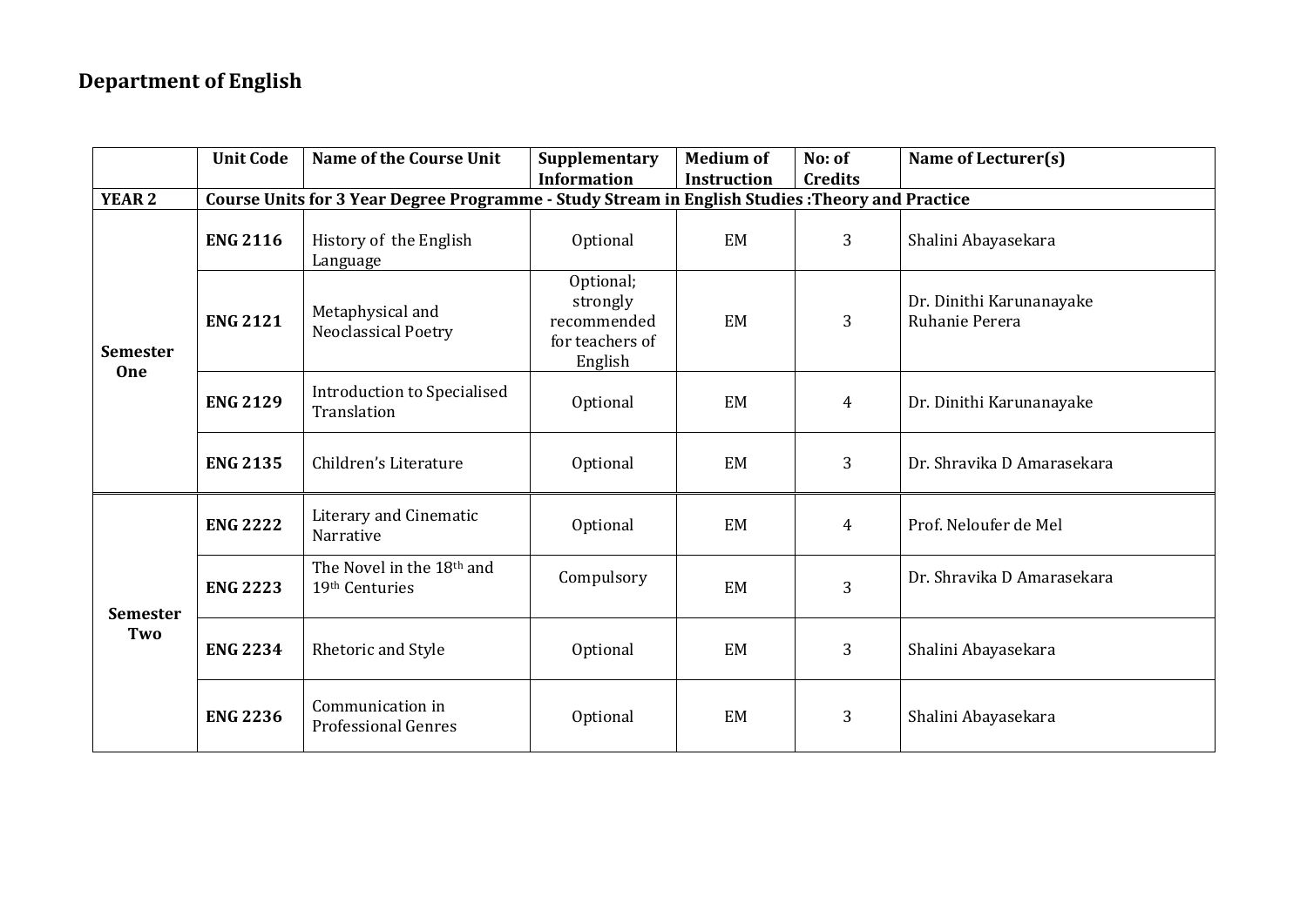| <b>Unit Code</b> | <b>Name of the Course Unit</b>                 | Supplementary | <b>Medium of</b>                                                      | No: of      | Name of Lecturer(s)                        |
|------------------|------------------------------------------------|---------------|-----------------------------------------------------------------------|-------------|--------------------------------------------|
|                  |                                                |               |                                                                       |             |                                            |
| <b>ENG 2118</b>  | Discourses in Migrant<br>Writing               | Optional      | EM                                                                    | 3           | Ruhanie Perera                             |
| <b>ENG 2124</b>  | History of the English<br>Language             | Optional      | EM                                                                    | 3           | Shalini Abayasekara                        |
| <b>ENG 2127</b>  | <b>Gendering Literature</b>                    | Optional      | EM                                                                    | 3           | Prof. Neloufer de Mel                      |
| <b>ENG 2128</b>  | Metaphysical and<br><b>Neoclassical Poetry</b> | Optional      | EM                                                                    | 3           | Dr. Dinithi Karunanayake<br>Ruhanie Perera |
| <b>ENG 2219</b>  | The Novel in the 18th and<br>19th Centuries    | Optional      | EM                                                                    | 3           | Dr. Shravika D Amarasekara                 |
| <b>ENG 2230</b>  | Medieval Drama to 1642                         | Optional      | EM                                                                    | 3           | Prof. Neluka Silva                         |
| <b>ENG 2231</b>  | Literary and Cinematic<br>Narrative            | Optional      | EM                                                                    | 3           | Prof. Neloufer de Mel                      |
| <b>ENG 2232</b>  | <b>English Across the World</b>                | Optional      | EM                                                                    | 3           | Shalini Abayasekara                        |
|                  |                                                |               | <b>Information</b><br><b>Course Units for 4 Year Degree Programme</b> | Instruction | <b>Credits</b>                             |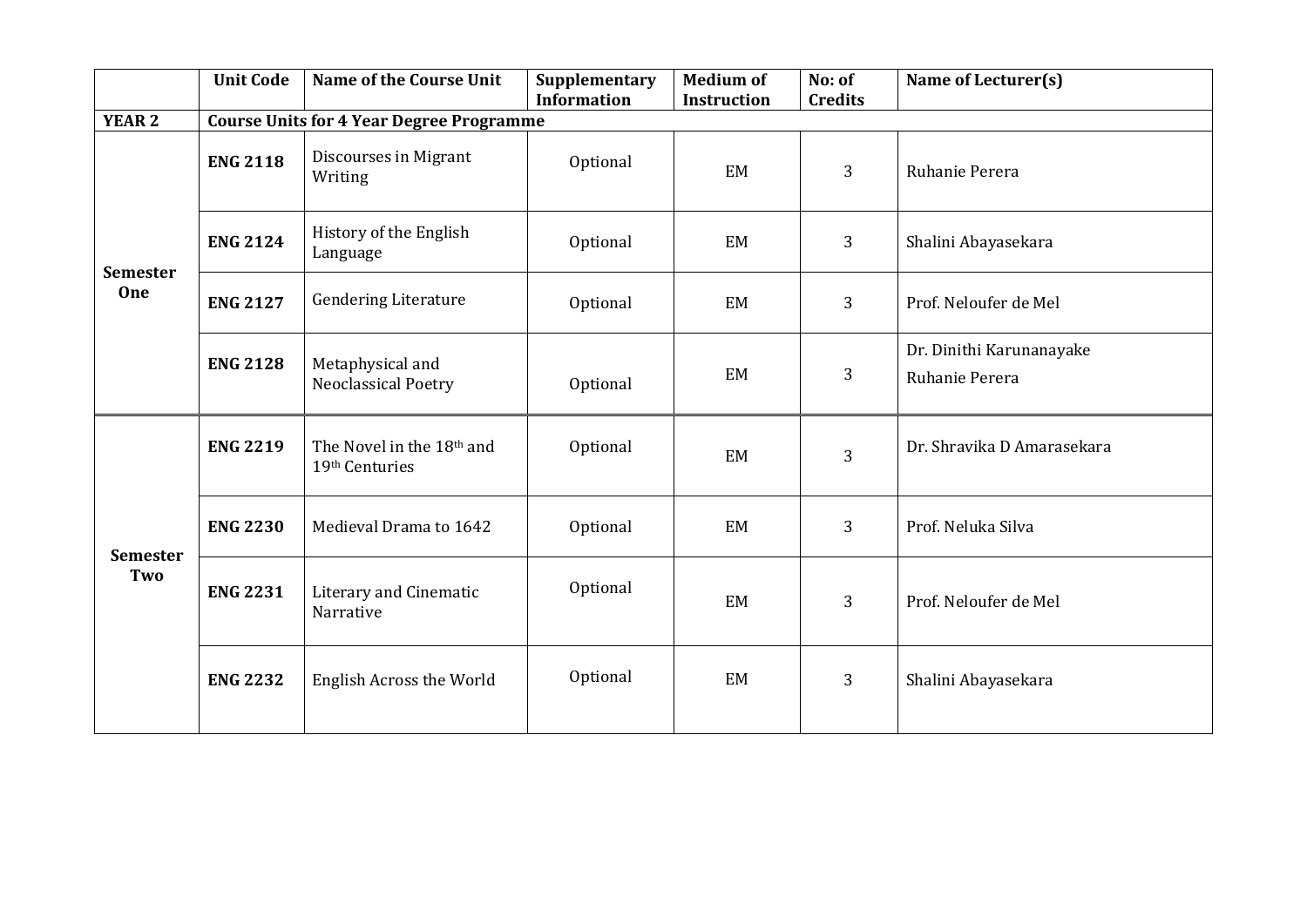#### **Department of English Language Teaching Studies in English as a Second Language**

|                               | <b>Unit Code</b> | <b>Name of the Course Unit</b>                                                                                                                                                                                     | <b>Supplementary Information</b>                                                                                                                                                                                                                                                                                                                                                    | <b>Medium of</b><br><b>Instruction</b> | No: of<br><b>Credits</b> | Name of Lecturer(s)              |
|-------------------------------|------------------|--------------------------------------------------------------------------------------------------------------------------------------------------------------------------------------------------------------------|-------------------------------------------------------------------------------------------------------------------------------------------------------------------------------------------------------------------------------------------------------------------------------------------------------------------------------------------------------------------------------------|----------------------------------------|--------------------------|----------------------------------|
| <b>YEAR 2</b>                 |                  |                                                                                                                                                                                                                    | Course Units for 2 <sup>nd</sup> Year Degree Programme - Study Stream in Studies in English as a Second Language                                                                                                                                                                                                                                                                    |                                        |                          |                                  |
| <b>Semester</b><br><b>One</b> | <b>ESL 2111</b>  | <b>Introduction to Academic</b><br>Writing<br>(except for those who have<br>offered ENG1104 "Writing,<br>Reading and Rhetoric"<br>(ENG/FNDE) at the Department<br>of English, for whom this course<br>is not open) | Compulsory<br>The course is aimed at introducing the<br>students to writing an academic paper at<br>undergraduate level while providing<br>them with the necessary assistance to<br>improve language competency.                                                                                                                                                                    | EM                                     | 03                       | G.U.K. Wijekoon<br>N.R.B. Perera |
|                               | <b>ESL 2112</b>  | The Structure of English<br>Grammar                                                                                                                                                                                | Compulsory<br>This course will provide a comprehensive<br>overview and linguistic analysis of Modern<br>Standard English grammar and its<br>applications. The course will also help<br>students gain a good understanding of the<br>structure of English sentences, which will<br>increase their sensitivity to some of the<br>important factors that ensure effective<br>language. | EM                                     | 03                       | K.G.J. Ravindran<br>H.C. Keshala |
|                               | <b>ESL 2113</b>  | <b>English Word Formation</b><br>Patterns                                                                                                                                                                          | Compulsory<br>This course deals with the internal<br>structure of English words. It is designed<br>to explore processes of word formation<br>and the way forms of words vary<br>depending on how they are used in<br>sentences.                                                                                                                                                     | EM                                     | 03                       | A.S.R. Peiris                    |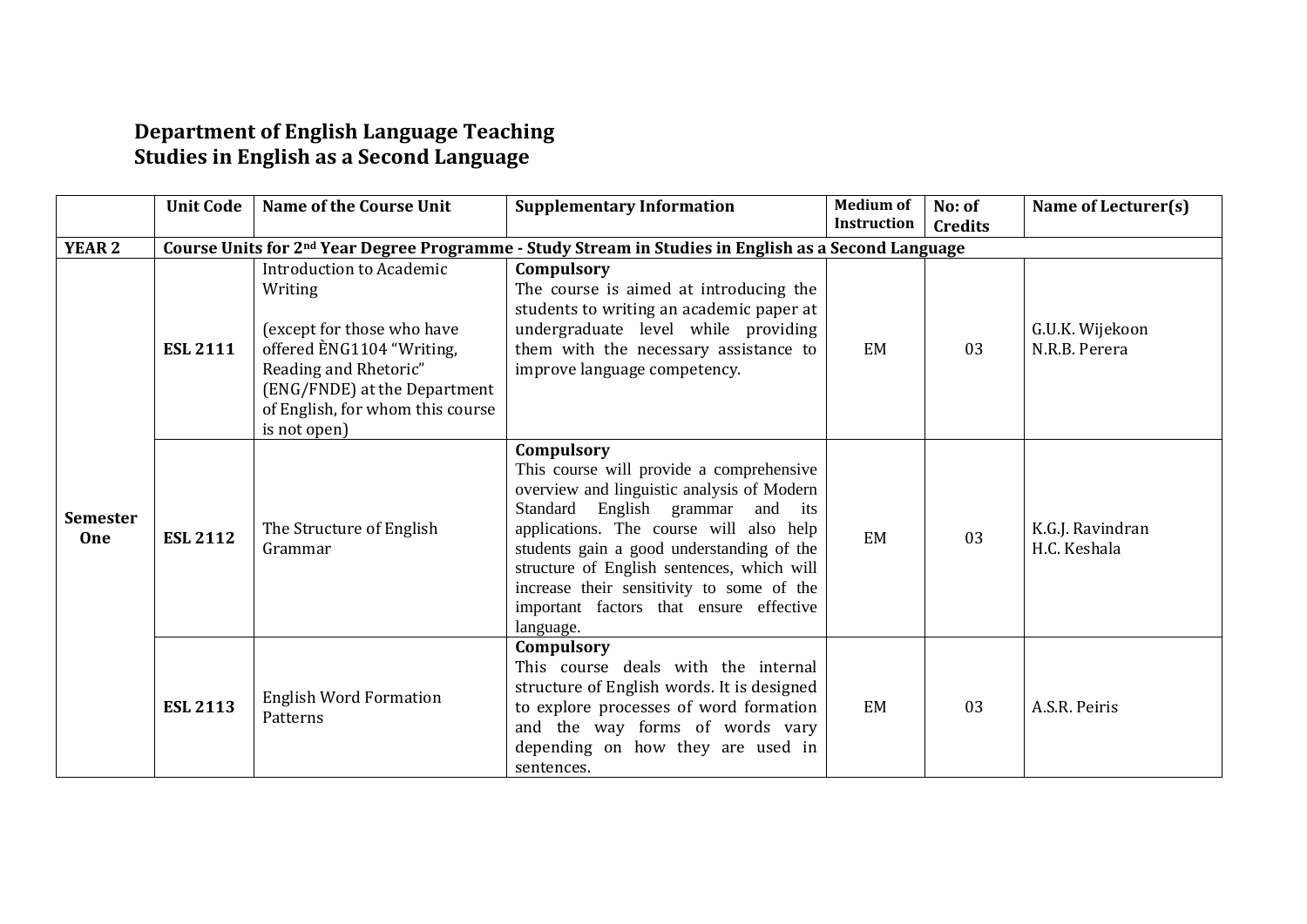| <b>Semester</b><br>Two | <b>ESL 2215</b> | <b>English for Specific Purposes</b>          | Compulsory<br>This course focuses on a range of areas<br>critical to developing an effective<br>understanding of English for Specific<br>Purposes (ESP) including areas such as<br>needs analysis, teaching, issues related to<br>ESP syllabus design, different approaches<br>to ESP course design, and evaluation. | EM | 03 | Dr. B.L.F. Abeywickrama                |
|------------------------|-----------------|-----------------------------------------------|----------------------------------------------------------------------------------------------------------------------------------------------------------------------------------------------------------------------------------------------------------------------------------------------------------------------|----|----|----------------------------------------|
|                        | <b>ESL 2216</b> | Language and the Human Brain                  | <b>Optional</b><br>The objective of this course is to provide<br>students with an insight into the<br>psychological processes underlying the<br>basic concepts in the area of acquisition,<br>and comprehension of<br>perception<br>language.                                                                        | EM | 03 | S.N. Prananda<br>W.M.S.P.K. Wanasinghe |
|                        | <b>ESL 2217</b> | The Sound Patterns of the<br>English Language | <b>Optional</b><br>This course is concerned with the<br>function, behaviour and organization of<br>speech sounds as linguistic units.                                                                                                                                                                                | EM | 03 | A.S.R. Peiris                          |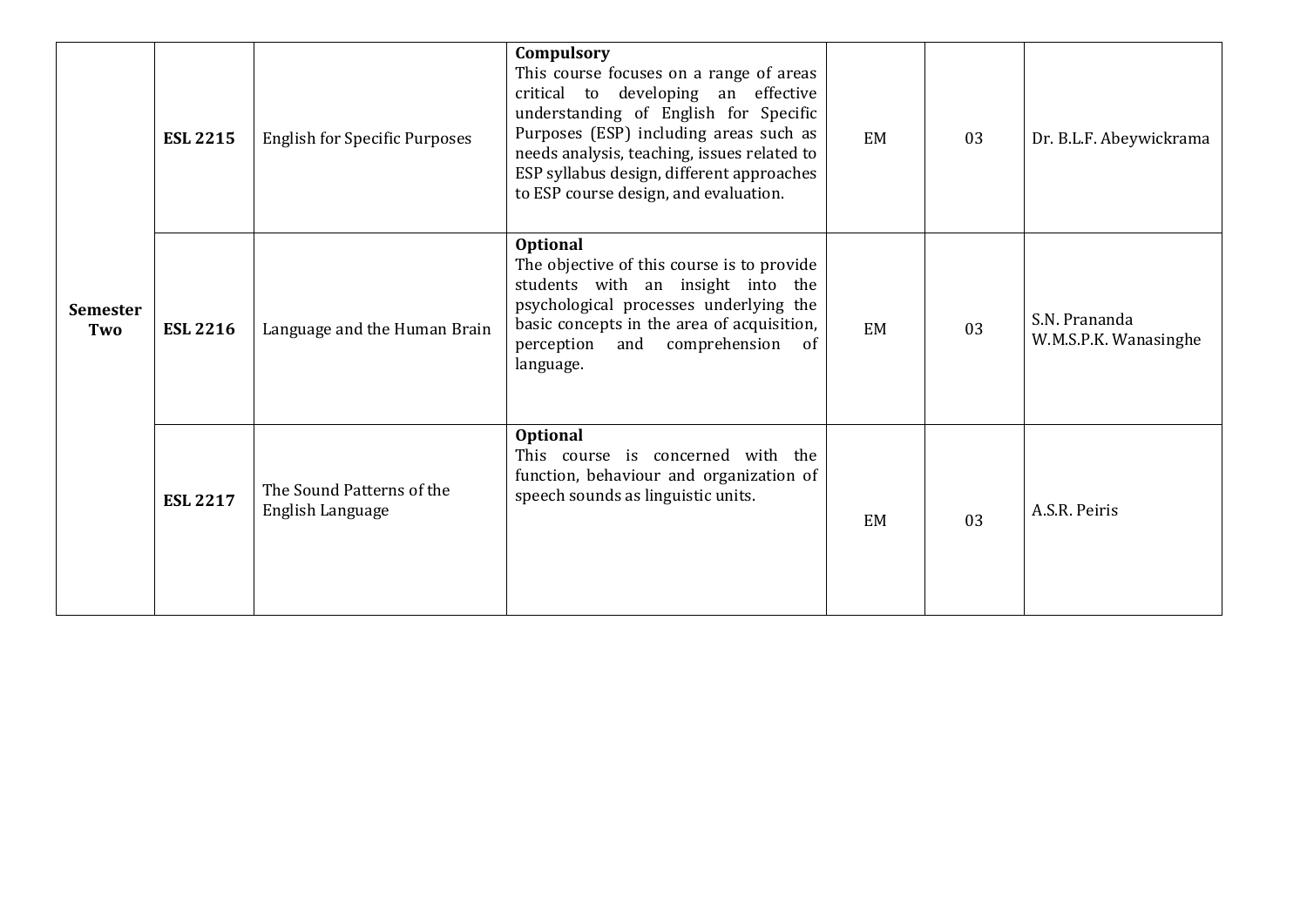#### **Department of Geography**

|                        | <b>Unit Code</b> | Name of the Course Unit                                                                           | Supplementary<br><b>Information</b> | <b>Medium of</b><br><b>Instruction</b> | No: of<br><b>Credits</b> | Name of Lecturer(s)                                                                        |
|------------------------|------------------|---------------------------------------------------------------------------------------------------|-------------------------------------|----------------------------------------|--------------------------|--------------------------------------------------------------------------------------------|
| <b>YEAR 2</b>          |                  | Course Units for 3 Year Degree Programme - Study Stream in Geography and Environmental Management |                                     |                                        |                          |                                                                                            |
| <b>Semester</b><br>One | <b>GYG 2116</b>  | Geo Environment<br>Technique                                                                      | Compulsory                          | <b>SM</b><br><b>TM</b>                 | 3                        | Mr. D.M. Karunadasa<br>Mr. R.N. Gunathilake<br>Ms. E.M.S. Ranasinghe<br>Mr. P. Krishanthan |
|                        | <b>GYG 2118</b>  | Physical Environment of<br>Landscape                                                              | Optional                            | <b>SM</b><br>TM                        | 3                        | Mr. U.T.G.Perera<br>Prof. S.A. Norbert                                                     |
|                        | <b>GYG 2133</b>  | Physical Environment of<br>Sri Lanka                                                              | Compulsory                          | <b>SM</b><br><b>TM</b>                 | 3                        | Ms. E.M.S. Ranasinghe<br>Dr. Y.A. Karunarathne<br>Mr. U.T.G.Perera<br>Dr. F. Ruzaik        |
|                        | <b>GYG 2220</b>  | Biodiversity and Conservation                                                                     | Optional                            | <b>SM</b><br><b>TM</b>                 | 3                        | Ms. C.M.K.N.K. Chandrasekara<br>Prof. S.A. Norbert                                         |
| <b>Semester</b><br>Two | <b>GYG 2231</b>  | Meteorology and<br>Climatology                                                                    | Optional                            | <b>SM</b><br><b>TM</b>                 | 3                        | Ms. E.M.S. Ranasinghe<br>Mr. P. Krishanthan                                                |
|                        | <b>GYG 2234</b>  | <b>Development Perspective</b><br>of Sri Lanka                                                    | Optional                            | <b>SM</b><br><b>TM</b>                 | 3                        | Mr. U.T.G.Perera<br>Dr. F. Ruzaik                                                          |
|                        | <b>GYG 2236</b>  | <b>Environmental Hazards</b>                                                                      | Optional                            | <b>SM</b><br><b>TM</b>                 | 3                        | Dr. Y.A. Karunarathne<br>Dr. F. Ruzaik                                                     |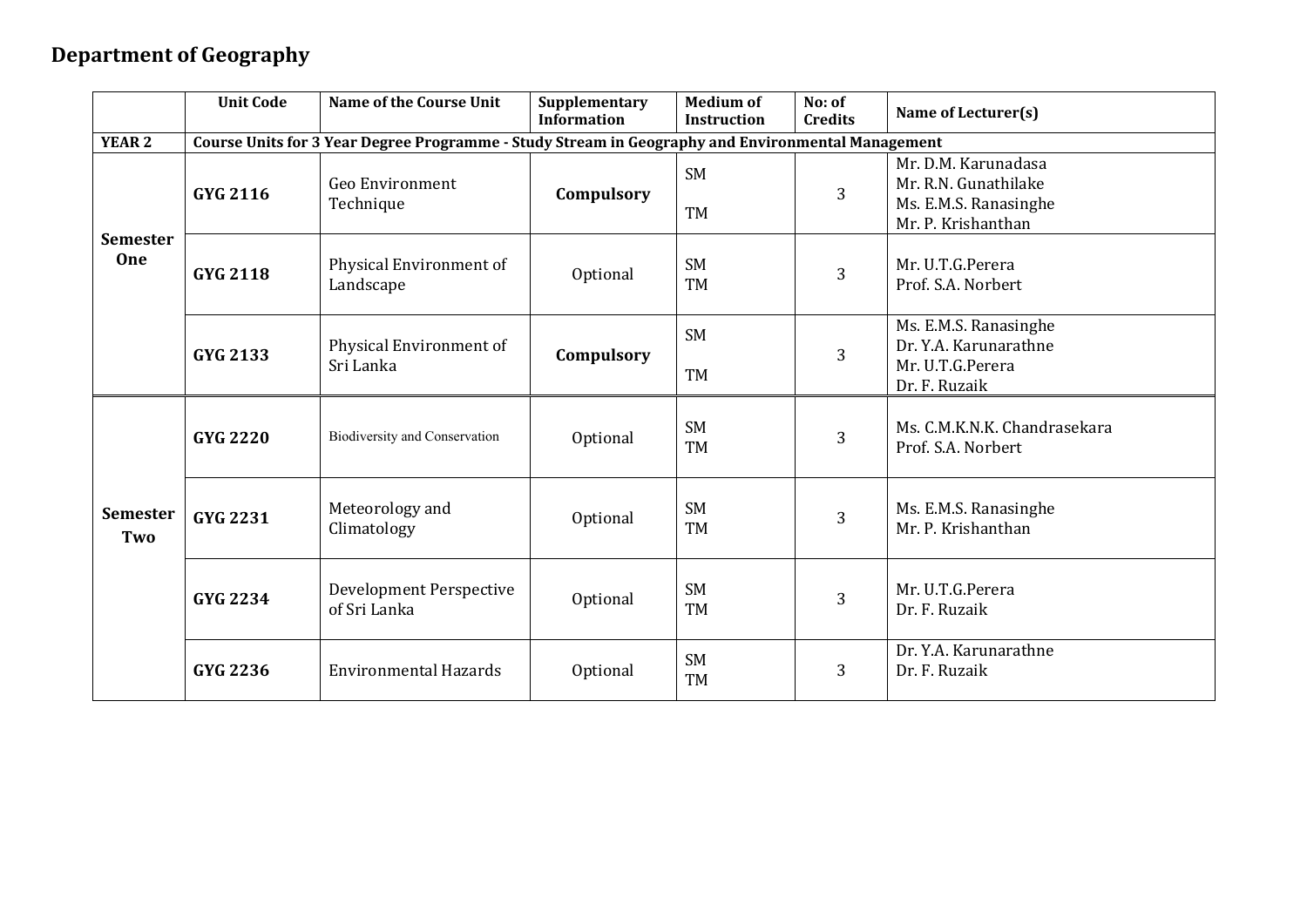|                               | <b>Unit Code</b> | <b>Name of the Course Unit</b>                  | Supplementary<br><b>Information</b> | <b>Medium of</b><br><b>Instruction</b> | No: of<br><b>Credits</b> | Name of Lecturer(s)                                                                  |
|-------------------------------|------------------|-------------------------------------------------|-------------------------------------|----------------------------------------|--------------------------|--------------------------------------------------------------------------------------|
| YEAR 2                        |                  | <b>Course Units for 4 Year Degree Programme</b> |                                     |                                        |                          |                                                                                      |
|                               | GYG 2126         | <b>Advanced Geomorphology</b>                   | Optional                            | <b>SM</b><br>TM                        | 3                        | Prof. W.N. Wilson<br>Prof. S.A. Norbert                                              |
| <b>Semester</b><br><b>One</b> | <b>GYG 2127</b>  | <b>Population Geography</b>                     | Optional                            | <b>SM</b><br>TM                        | 3                        | Mr. R.N Gunathilaka<br>Mr. P. Krishanthan                                            |
|                               | <b>GYG 2128</b>  | Cartography                                     |                                     | <b>SM</b><br><b>TM</b>                 | 3                        | Prof. L. Manawadu<br>Mr. D.M. Karunadasa<br>Mr. P. Krishanthan                       |
|                               | <b>GYG 2129</b>  | <b>Locational Analysis</b>                      | Compulsory                          | SM<br><b>TM</b>                        | 3                        | Ms. C.M.K.N.K. Chandrasekara<br>Mr. P. Krishanthan                                   |
|                               | <b>GYG 2133</b>  | Physical Environment of Sri Lanka               | Optional                            | SM<br><b>TM</b>                        | 3                        | Ms. E.M.S. Ranasinghe<br>Dr. Y.A. Karunarathne<br>Mr. U.T.G. Perera<br>Dr. F. Ruzaik |
|                               | <b>GYG 2217</b>  | <b>Statistics</b>                               | Optional                            | SM<br>TM                               | 3                        | Mr. R.N Gunathilaka<br>Mr. P. Krishanthan                                            |
|                               | <b>GYG 2225</b>  | Mathematics                                     | Optional                            | <b>SM</b><br><b>TM</b>                 | 3                        | Ms. K. Mahakumarage<br>Mr. M. Murali Manoharan                                       |
|                               | <b>GYG 2231</b>  | Meteorology and Climatology                     | Optional                            | SM<br>TM                               | 3                        | Ms. E.M.S. Ranasinghe<br>Mr. P. Krishanthan                                          |
| <b>Semester</b><br>Two        | <b>GYG 2232</b>  | Locational Models in Geography                  | Compulsory                          | SM<br>TM                               | 3                        | Ms. C.M.K.N.K. Chandrasekara<br>Mr. P. Krishanthan                                   |
|                               | <b>GYG 2234</b>  | Development Perspectives of Sri<br>Lanka        | Optional                            | <b>SM</b><br><b>TM</b>                 | $\overline{3}$           | Mr. U.T.G. Perera<br>Dr. F. Ruzaik                                                   |
|                               |                  |                                                 |                                     |                                        |                          |                                                                                      |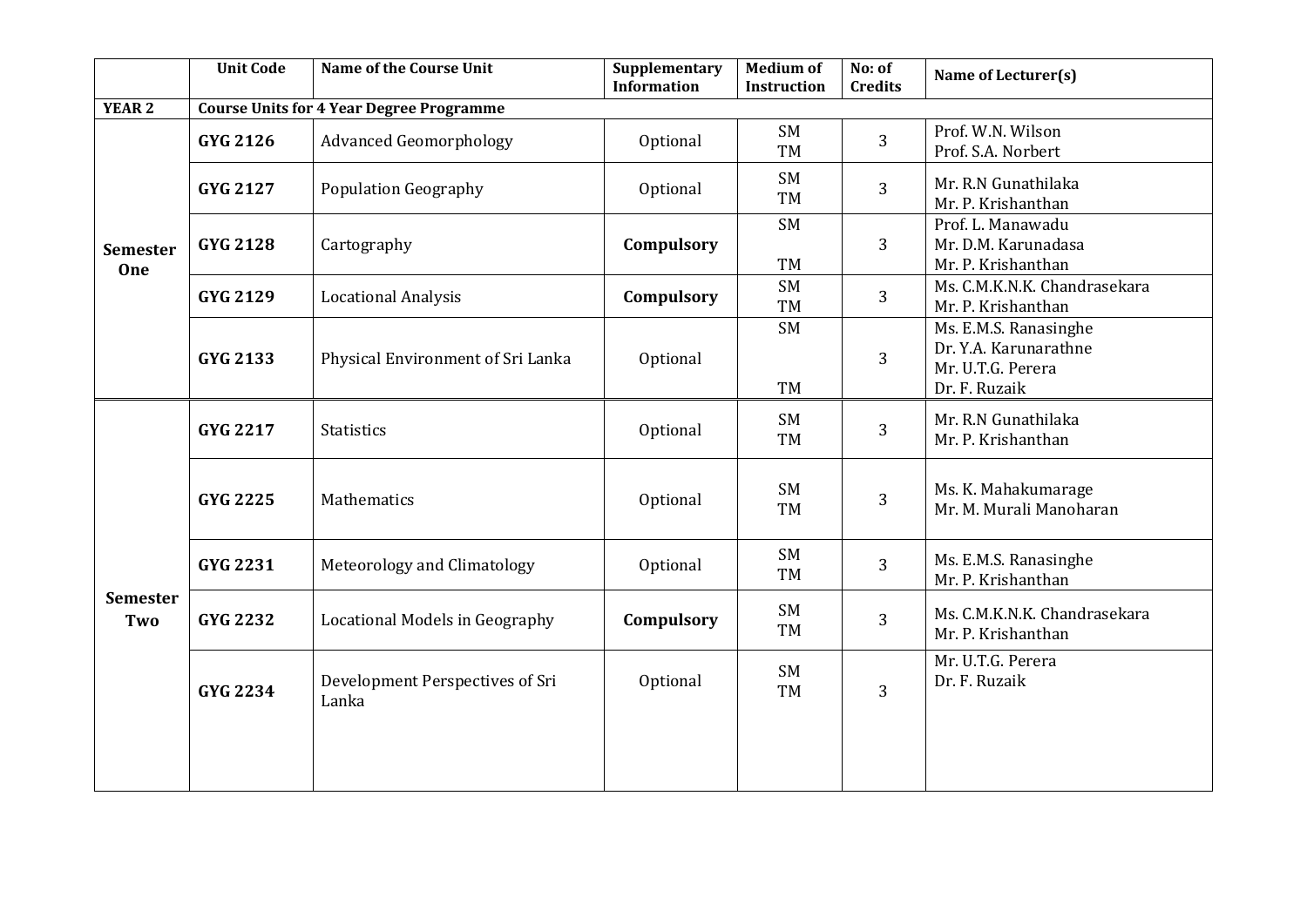#### **Department of History**

|                        | Name of the Course Unit<br><b>Unit Code</b> |                                                                                | Supplementary<br><b>Information</b> | <b>Medium of</b><br>Instruction | No: of<br><b>Credits</b> | Name of Lecturer(s)     |
|------------------------|---------------------------------------------|--------------------------------------------------------------------------------|-------------------------------------|---------------------------------|--------------------------|-------------------------|
| <b>YEAR 2</b>          |                                             | Course Units for 3 Year Degree Programme- Study Stream in Culture and Heritage |                                     |                                 |                          |                         |
|                        | <b>HIS 2122</b>                             | Sri Lanka in the Pre Modern<br>Times I                                         | Compulsory                          | SM/EM                           | 03                       | Dr. Y.A. Widyalankara   |
| <b>Semester</b><br>One | <b>HIS 2123</b>                             | <b>History Writing: New</b><br><b>Directions</b>                               | Optional                            | SM/EM                           | 03                       | Samal Hemachandra       |
|                        | <b>HIS 2127</b>                             | <b>Culture and Heritage</b>                                                    | Compulsory                          | SM/EM                           | 03                       | Dr.D.N.Thoradeniya      |
|                        | <b>HIS 2137</b>                             | History of Colonialism in Sri<br>Lanka 1                                       | Compulsory                          | SM/EM                           | 03                       | Dr. D.N. Thoradeniya    |
| Semester<br>Two        | <b>HIS 2220</b>                             | Modern Europe                                                                  | Optional                            | SM/EM                           | 03                       | Dr. N. Wijegoonawardana |
|                        | <b>HIS 2224</b>                             | History of the Indian Ocean                                                    | Optional                            | SM/EM                           | 03                       | Dr. J.D. Jayawardena    |
|                        | <b>HIS 2236</b>                             | <b>History of Religions</b>                                                    | Optional                            | SM/EM                           | 03                       | Dr. Y.A. Widyalankara   |
|                        | <b>HIS 2238</b>                             | Methods of Historical Inquiry                                                  | Compulsory                          | SM/EM                           | 03                       | Dr. J.D. Jayawardena    |
|                        | <b>HIS 2239</b>                             | History of the Americas                                                        | Optional                            | SM/EM                           | 03                       | Dr. N. Wijegoonawardana |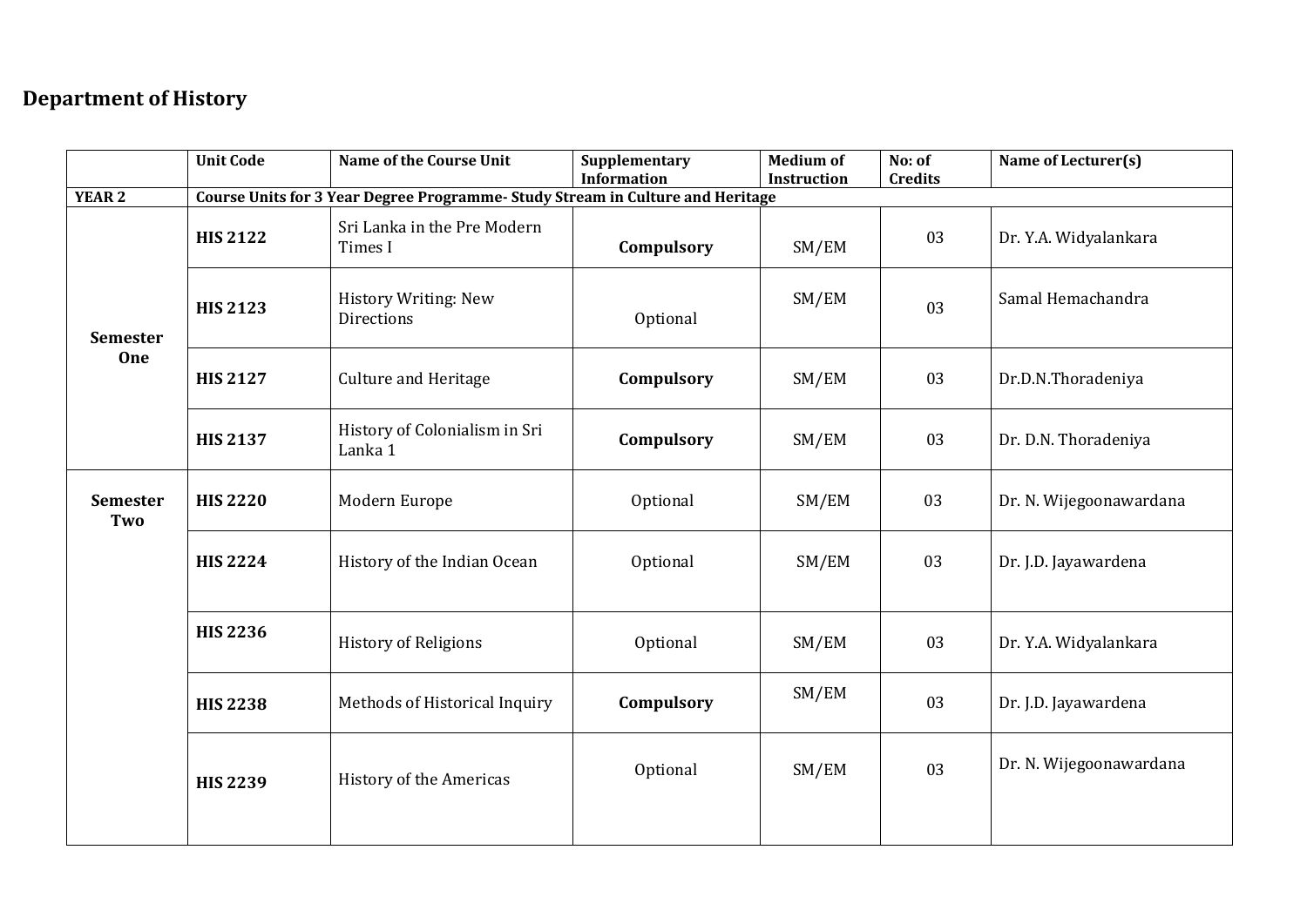|                               | <b>Unit Code</b> | <b>Name of the Course Unit</b>                   | Supplementary<br><b>Information</b> | <b>Medium of</b><br><b>Instruction</b> | No: of<br><b>Credits</b> | Name of Lecturer(s)     |
|-------------------------------|------------------|--------------------------------------------------|-------------------------------------|----------------------------------------|--------------------------|-------------------------|
| <b>YEAR 2</b>                 |                  | <b>Course Units for 4 Year Degree Programme</b>  |                                     |                                        |                          |                         |
|                               | <b>HIS 2122</b>  | Sri Lanka in the Pre Modern<br>Times I           | Compulsory                          | SM/EM                                  | 03                       | Dr. Y.A. Widyalankara   |
| <b>Semester</b><br><b>One</b> | <b>HIS 2123</b>  | <b>History Writing: New</b><br><b>Directions</b> | Compulsory                          | SM/EM                                  | 03                       | Samal Hemachandra       |
|                               | <b>HIS 2127</b>  | <b>Culture and Heritage</b>                      | Optional                            | SM/EM                                  | 03                       | Dr. D.N. Thoradeniya    |
|                               | <b>HIS 2137</b>  | History of Colonialism in<br>Sri Lanka I         | Compulsory                          | SM/EM                                  | 03                       | Dr. D.N. Thoradeniya    |
|                               | <b>HIS 2220</b>  | Modern Europe                                    | Optional                            | SM/EM                                  | 03                       | Dr. N. Wijegoonawardana |
|                               | <b>HIS 2224</b>  | History of the Indian Ocean                      | Optional                            | SM/EM                                  | 03                       | Dr. J.D. Jayawardena    |
| <b>Semester</b><br>Two        | <b>HIS 2236</b>  | <b>History of Religions</b>                      | Optional                            | SM/EM                                  | 03                       | Dr. Y.A. Widyalankara   |
|                               | <b>HIS 2238</b>  | Methods of Historical Inquiry                    | Compulsory                          | SM/EM                                  | 03                       | Dr. J.D. Jayawardena    |
|                               | <b>HIS 2239</b>  | History of the Americas                          | Optional                            | SM/EM                                  | 03                       | Dr. N. Wijegoonawardana |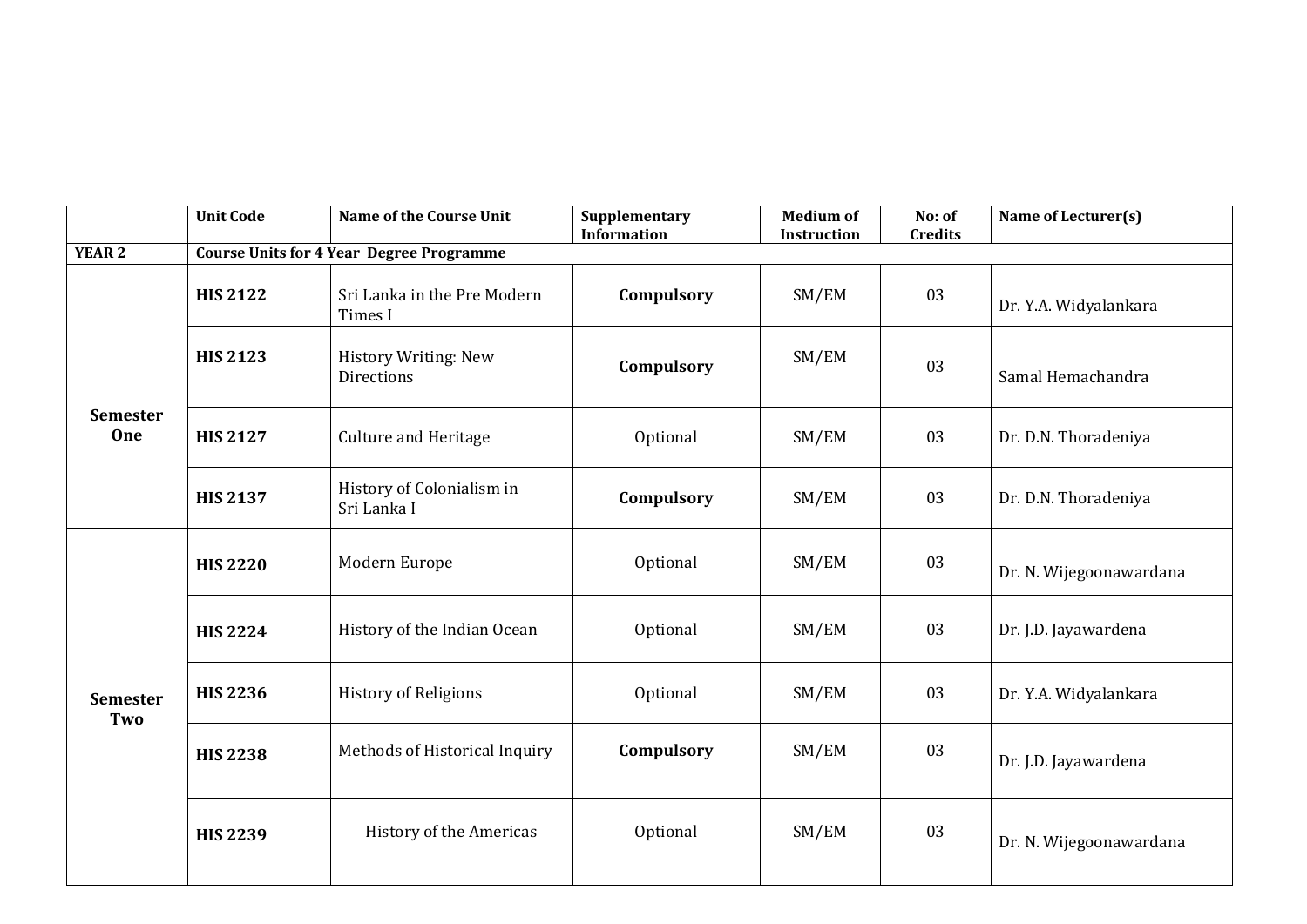# **Department of International Relations**

|                        | <b>Unit Code</b>                                                                                          | <b>Name of the Course</b>                              | <b>Supplementary Information</b>                                                                                                                                                                                                                                          | <b>Medium of</b>   | No: of         | Name of Lecturer(s)                                                       |  |
|------------------------|-----------------------------------------------------------------------------------------------------------|--------------------------------------------------------|---------------------------------------------------------------------------------------------------------------------------------------------------------------------------------------------------------------------------------------------------------------------------|--------------------|----------------|---------------------------------------------------------------------------|--|
|                        |                                                                                                           | Unit                                                   |                                                                                                                                                                                                                                                                           | <b>Instruction</b> | <b>Credits</b> |                                                                           |  |
| <b>YEAR 2</b>          | <b>Course Units for 3 Year Degree Programme -</b><br><b>Study Stream in Conflict Resolution and Peace</b> |                                                        |                                                                                                                                                                                                                                                                           |                    |                |                                                                           |  |
| <b>Semester</b>        | <b>INR 2121</b>                                                                                           | <b>Introduction to Peace</b><br><b>Studies</b>         | Core - Not offered for IR Special Degree but offered for other<br>special/study streams<br>The study of peace is an essential part of any effort to reduce<br>violence and threats. This introductory course provides<br>insights into peace as a field and as a movement | SM/EM              | 03             | Dr. Maneesha S.<br>Wanasinghe-Pasqual<br>L. A. Thrishali<br>S.V. De Silva |  |
| <b>One</b>             | <b>INR 2122</b>                                                                                           | Study of War                                           | Optional- Not offered for IR Special Degree but offered for<br>other special/study streams<br>This course introduces students to theories of war and<br>implications of warfare.                                                                                          | SM/EM              | 03             | Rear Admiral Sisira<br>Jayakody<br>(Visiting Lecturer)                    |  |
|                        | <b>INR 2125</b>                                                                                           | Perspectives and<br>Theories of Conflict<br>Resolution | Core - Not offered for IR Special Degree but offered for other<br>special/study streams<br>This course provides required insights into the complexities<br>in analyzing and resolving conflicts.                                                                          | SM/EM              | 03             | Dr. B.A.C.A. Balasooriya                                                  |  |
| <b>Semester</b><br>Two | <b>INR 2228</b>                                                                                           | Peacebuilding: Theories and<br>Concepts                | Optional- Not offered for IR Special Degree but offered for<br>other special/study streams<br>This course focuses on reducing tension and reconciling after<br>conflicts through a Peacebuilding approaches                                                               | SM/EM              | 03             | Dr. B.A.C.A. Balasooriya                                                  |  |
|                        | <b>INR 2229</b>                                                                                           | Introduction to IHRL<br>and IHL                        | Core - Not offered for IR Special Degree but offered for other<br>special/study streams<br>This core course examines international laws that can apply<br>during peace and in times of war.                                                                               | SM/EM              | 03             | V.G.K.D. Wimalasiri                                                       |  |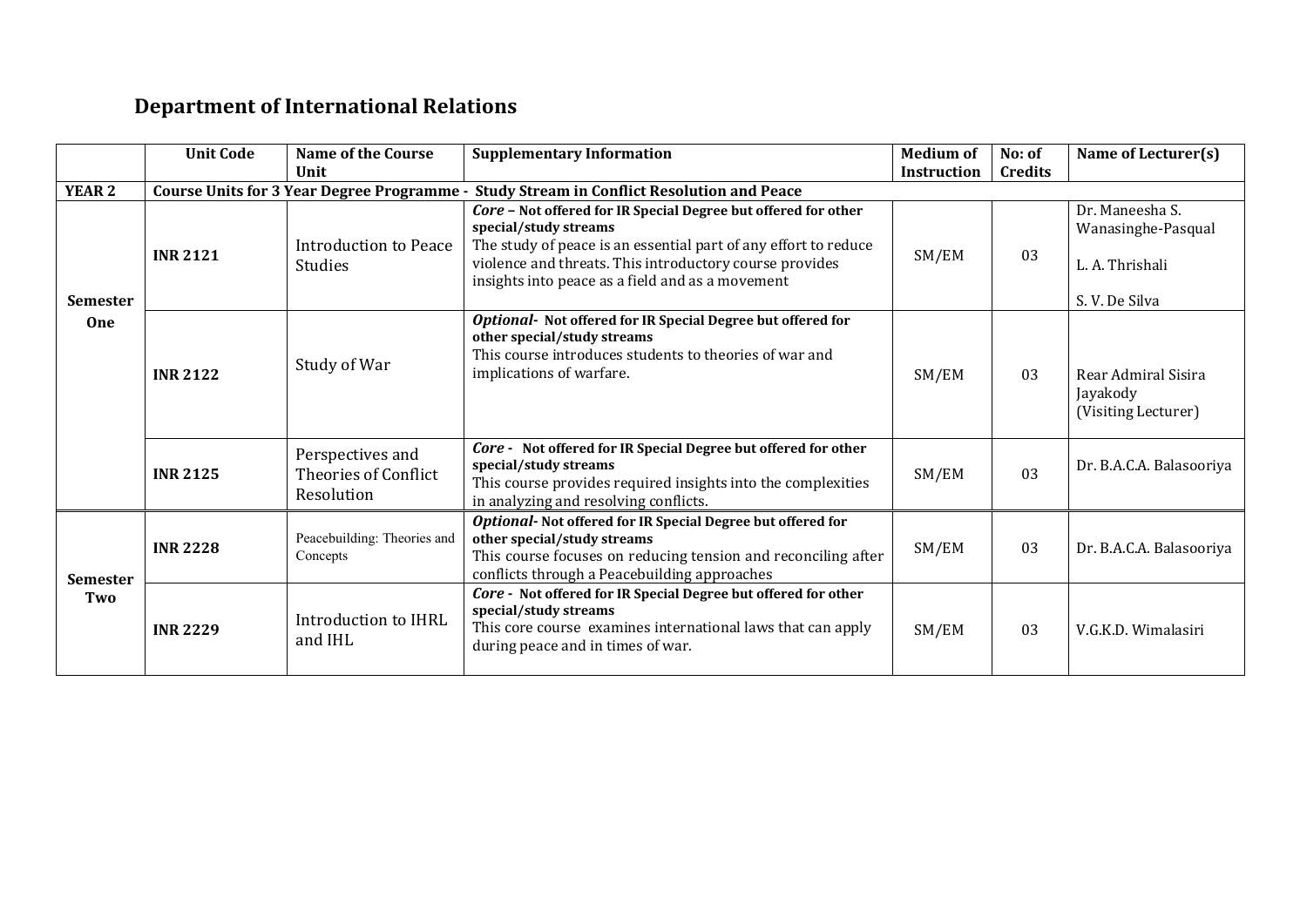|                        | <b>Unit Code</b> | <b>Name of the Course</b><br>Unit                                    | <b>Supplementary Information</b>                                                                                                                                                                                                                                                                | <b>Medium of</b><br>Instruction | No: of<br><b>Credits</b> | Name of Lecturer(s)                                                       |
|------------------------|------------------|----------------------------------------------------------------------|-------------------------------------------------------------------------------------------------------------------------------------------------------------------------------------------------------------------------------------------------------------------------------------------------|---------------------------------|--------------------------|---------------------------------------------------------------------------|
| <b>YEAR 2</b>          |                  | <b>Course Units for 4 Year Degree Programme</b>                      |                                                                                                                                                                                                                                                                                                 |                                 |                          |                                                                           |
|                        | <b>INR 2119</b>  | Foreign Policy of Sri<br>Lanka I: up to 1977                         | Core-Pre-requisite for INR 3267<br>This course analyzes the formation and conduct of Sri Lanka's<br>foreign policy from 1948 to 1977. This is part I of a two-part<br>course.                                                                                                                   | SM / EM                         | 03                       | W.M.K.C. Wijayabahu<br>Dr.C.H Talpahewa<br>(Visiting Lecturer)            |
|                        | <b>INR 2132</b>  | Theory and<br>Methodology of<br>International<br>Relations           | <b>Core-Offered only for IR Special Degree Students</b><br>This course introduces students to theories that underpin the<br>field of International Relations                                                                                                                                    | SM / EM                         | 03                       | M.R. Wakkumbura                                                           |
| <b>Semester</b><br>One | <b>INR 2140</b>  | Theory and Practice<br>of Diplomacy in<br>International<br>Relations | <b>Core</b><br>This course examines Diplomacy through International<br>Relations and informs of Diplomatic culture and core<br>features.                                                                                                                                                        | SM / EM                         | 03                       | Dr. Maneesha S.<br>Wanasinghe-Pasqual<br>W.M.K.C. Wijayabahu              |
|                        | <b>INR 2135</b>  | International<br>Relations of the USA                                | <b>Optional -Pre-requisite for INR 4282</b><br>This is an introductory course on the International Relations<br>of the United States of America.                                                                                                                                                | EM                              | 03                       | Dr. Maneesha S.<br>Wanasinghe-Pasqual<br>L. A. Thrishali<br>S.V. De Silva |
| <b>Semester</b><br>Two | <b>INR 2234</b>  | Human Rights in<br>International<br>Relations                        | Core-Pre-requisite for INR 3248 and INR 4281. Not offered for<br>Study Stream in Conflict & Peace Studies degree<br>This is a critical analysis of Human Rights under international<br>law, with special emphasis on the functions of international<br>human rights mechanisms and instruments. | EM                              | 03                       | M.R. Wakkumbura                                                           |
|                        | <b>INR 2238</b>  | <b>Contemporary Issues</b><br>in South Asia                          | <b>Optional</b><br>This course introduces students to geopolitical issues in<br>South Asia with special reference to challenges in security<br>and other contemporary issues in South Asia.                                                                                                     | SM / EM                         | 03                       | V.G.K.D. Wimalasiri                                                       |
|                        | <b>INR 2241</b>  | Organizations in<br>International<br>Relations                       | Core - Pre-requisite for 4191<br>This course offers critical understanding about the role of<br>organizations in International Relations. It also discusses the<br>economic, political and normative impact of organizations on<br>world politics.                                              | EM                              | 03                       | S.C. Padmakumara                                                          |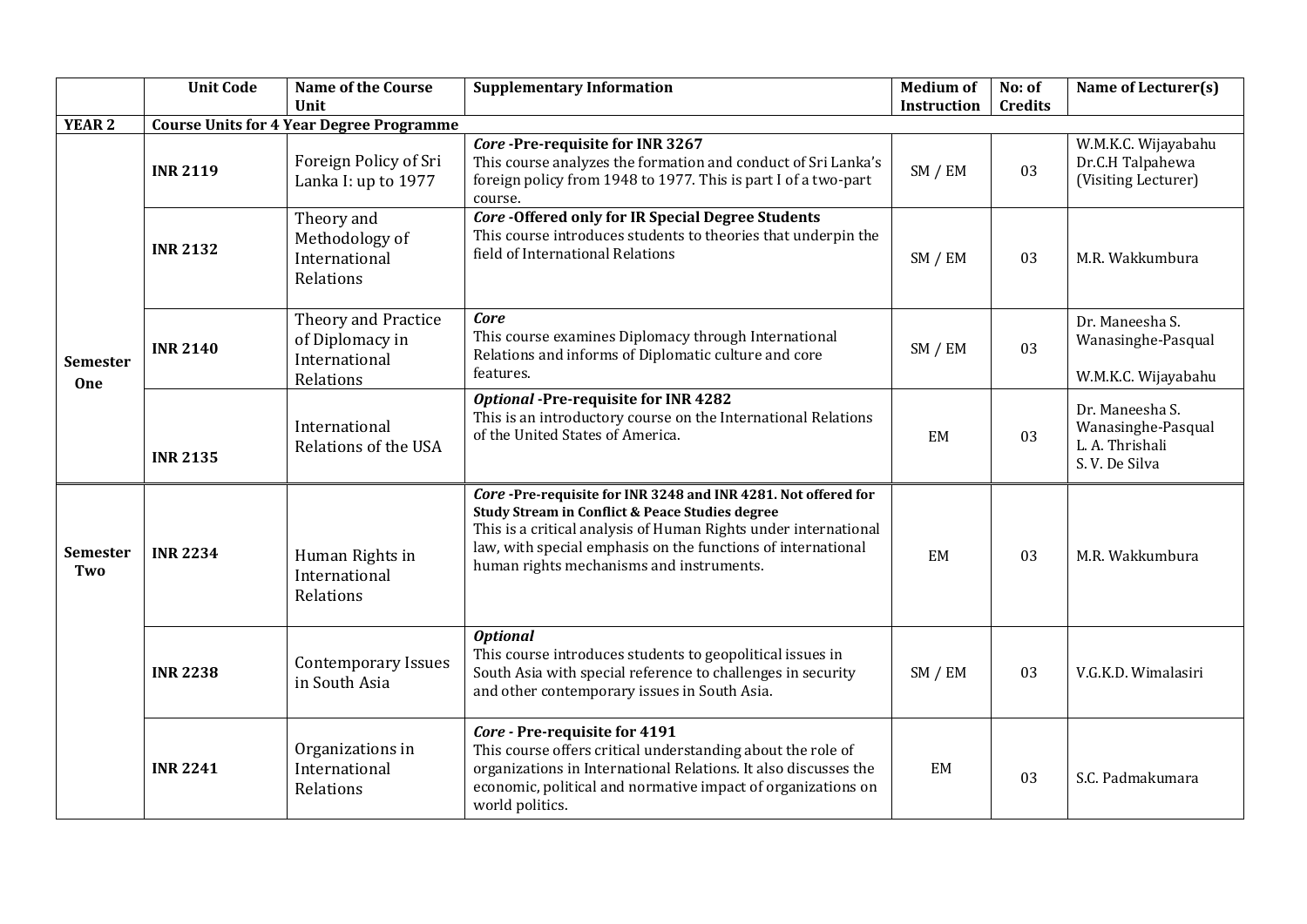|                               | <b>Unit Code</b> | Name of the Course Unit                                                             | Supplementary<br><b>Information</b> | <b>Medium of</b><br><b>Instruction</b> | No: of<br><b>Credits</b> | Name of Lecturer(s)                                      |
|-------------------------------|------------------|-------------------------------------------------------------------------------------|-------------------------------------|----------------------------------------|--------------------------|----------------------------------------------------------|
| <b>YEAR 2</b>                 |                  | Course Units for 3 Year Degree Programme - Study Stream in Democracy and Governance |                                     |                                        |                          |                                                          |
| <b>Semester</b><br><b>One</b> | <b>PSC 2116</b>  | Modern Constitutions &<br>Governments                                               | Core                                | <b>SM</b><br><b>TM</b>                 | 3                        | Ms. Maneesha Ruwanpathirana<br>Ms. Y.S. Sivasubramaniyam |
|                               | <b>PSC 2117</b>  | <b>Political and Constitutional</b><br>Changes in Sri Lanka after<br>Independence   | Optional                            | SM<br><b>TM</b>                        | 3                        | Mr. D.G.N. Rambukwella<br>Mr. M.N.M. Faslan              |
|                               | <b>PSC 2125</b>  | <b>Politics of South Asian States</b>                                               | Optional                            | <b>SM</b><br><b>TM</b>                 | 3                        | Mr. P.I.S.C. Leelarathne<br>Dr. M.S Asees                |
|                               | <b>PSC 2129</b>  | Principles and Problems of<br>Human Rights                                          | Optional                            | <b>SM</b><br><b>TM</b>                 | $\overline{3}$           | Ms. Maneesha Ruwanpathirana<br>Mr. N.L.A. Kalam          |
|                               | <b>PSC 2235</b>  | Sri Lanka in Regional and Global<br>Politics                                        | Optional                            | <b>SM</b><br><b>TM</b>                 | 3                        | Mr. P.L.S.C. Leelarathne<br>Dr. M.S Anees                |
| <b>Semester</b><br>Two        | <b>PSC 2238</b>  | Urban and Rural Politics in Sri<br>Lanka                                            | Core                                | <b>SM</b><br><b>TM</b>                 | 3                        | Mr. D.G.N. Rambukwella<br>Dr. M.S Asees                  |
|                               | <b>PSC 2239</b>  | Constitutional Law: Theories and<br>Applications                                    | Optional                            | <b>SM</b><br><b>TM</b>                 | 3                        | Ms. Maneesha Ruwanpathirana<br>Ms. D.M. Chandradas       |

# **Department of Political Science and Public Policy**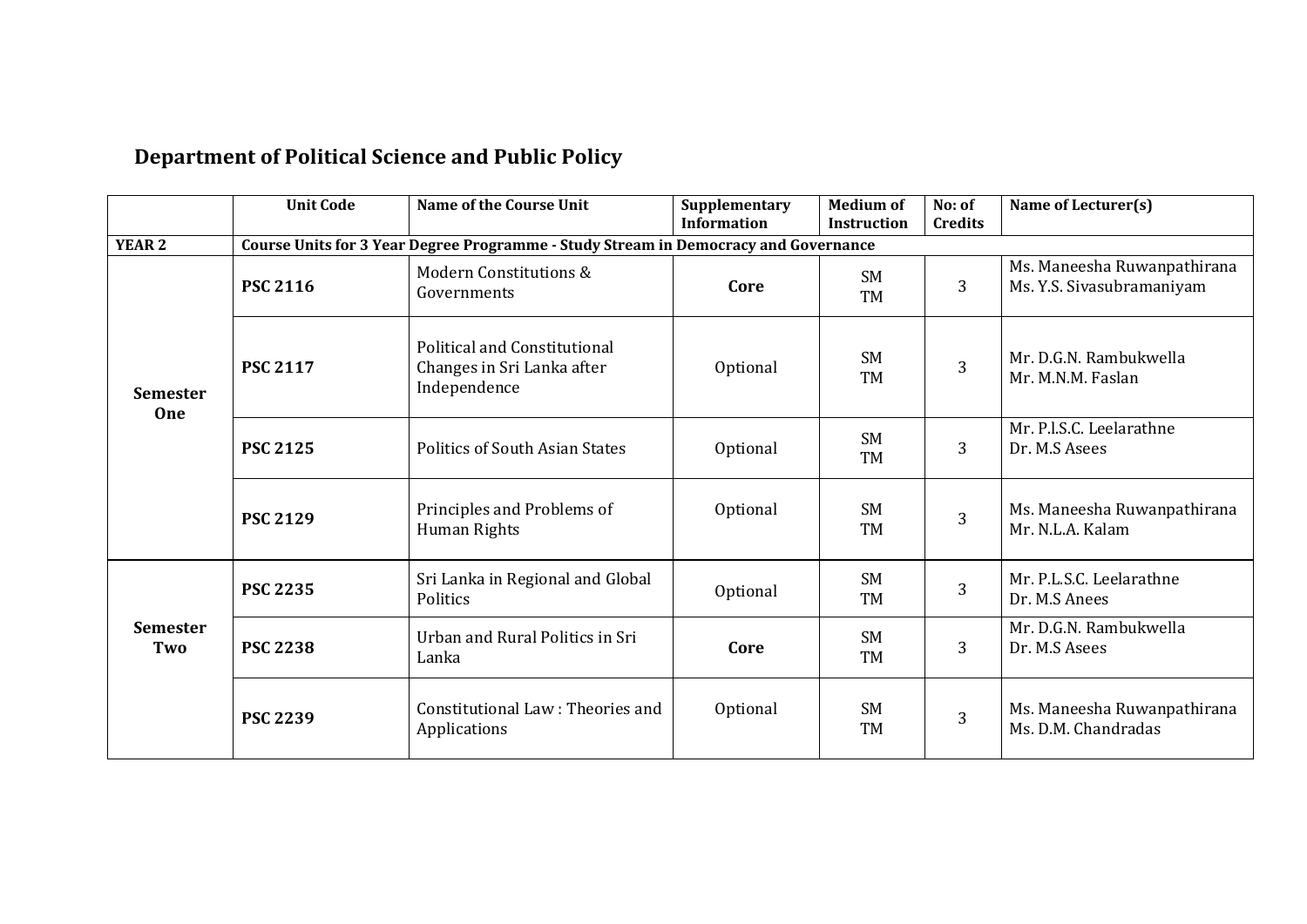|                               | <b>Unit Code</b> | <b>Name of the Course Unit</b>                                                    | Supplementary<br><b>Information</b> | <b>Medium of</b><br>Instruction | No: of<br><b>Credits</b> | Name of Lecturer(s)                                      |
|-------------------------------|------------------|-----------------------------------------------------------------------------------|-------------------------------------|---------------------------------|--------------------------|----------------------------------------------------------|
| <b>YEAR 2</b>                 |                  | <b>Course Units for 4 Year Degree Programme</b>                                   |                                     |                                 |                          |                                                          |
| <b>Semester</b><br><b>One</b> | <b>PSC 2116</b>  | Modern Constitutions &<br>Governments                                             | Core                                | <b>SM</b><br>TM                 | 3                        | Ms. Maneesha Ruwanpathirana<br>Ms. Y.S. Sivasubramaniyam |
|                               | <b>PSC 2117</b>  | <b>Political and Constitutional</b><br>Changes in Sri Lanka after<br>Independence | Optional                            | SM<br>TM                        | 3                        | Mr. D.G.N. Rambukwella<br>Mr. M.N.M. Faslan              |
|                               | <b>PSC 2118</b>  | Main Currents in Political Thought                                                | Core                                | <b>SM</b><br>TM                 | 3                        | Dr. P.N. Peiris<br>Mr. R.M. Nimras                       |
|                               | <b>PSC 2125</b>  | <b>Politics of South Asian States</b>                                             | Optional                            | SM<br><b>TM</b>                 | 3                        | Mr. P.L.S.C. Leelarathne<br>Dr. M.S Asees                |
|                               | <b>PSC 2129</b>  | Principles and Problems of Human<br>Rights                                        | Optional                            | SM<br>TM                        | 3                        | Ms. Maneesha Ruwanpathirana<br>Mr. N.L.S.Kalam           |
|                               | <b>PSC 2220</b>  | Approaches to Public Policy &<br>Administration                                   | Pre-requisite<br>for PSC-3142       | <b>SM</b><br>TM                 | 3                        | Mr. D.M.D. Dissanayaka<br>Dr. M.S Anees                  |
|                               | <b>PSC 2226</b>  | Methodology in Social Science<br>Research                                         | Core                                | <b>SM</b><br>TM                 | 3                        | Dr. P. N. Peiris<br>Mr. M.N.M. Faslan                    |
|                               | <b>PSC 2227</b>  | Approaches to Comparative<br>Politics                                             | Core                                | SM<br><b>TM</b>                 | 3                        | Mr. D.G.N. Rambukwella<br>Ms. Y.S. Sivasubramaniyam      |
| <b>Semester</b><br>Two        | <b>PSC 2235</b>  | Sri Lanka in Regional and Global<br>Politics                                      | Optional                            | SM<br>TM                        | 3                        | Mr. P.L.S.C. Leelarathne<br>Dr. M.S Anees                |
|                               | <b>PSC 2238</b>  | Urban and Rural Politics in Sri<br>Lanka                                          | Optional                            | <b>SM</b><br>TM                 | 3                        | Mr. D.G.N. Rambukwella<br>Dr. M.S Asees                  |
|                               | <b>PSC 2239</b>  | Constitutional Law: Theories and<br>Applications                                  | Optional                            | SM<br><b>TM</b>                 | 3                        | Ms. Maneesha Ruwanpathirana<br>Ms. D.M. Chandradas       |
|                               | <b>PSC 2240</b>  | Civil War and Peace Processes in<br><b>Comparative Perspectives</b>               | Optional                            | <b>SM</b><br><b>TM</b>          | 3                        | Mr. D.M.D. Dissanayaka<br>Dr. Shamini Chandran           |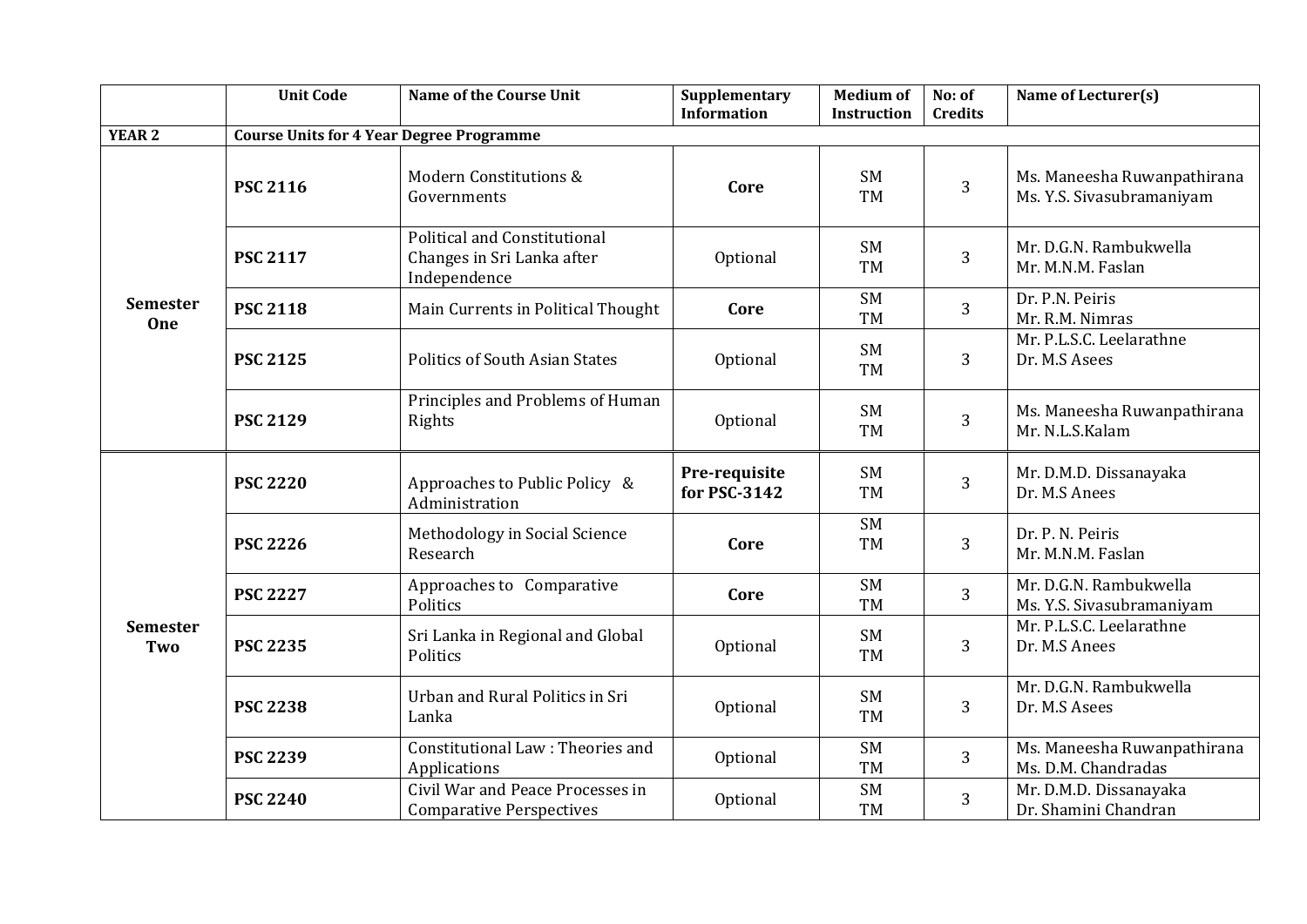# සිංහලඅධාපයනාංශය

|                   | පාඨමාලා අංකය    | පාඨමාලාවේ නම                      | පාඨමාලාව පිළිබඳ කෙටි විස්තරයක්                                                                                        | No: of<br><b>Credits</b> | ආචාර්යවරුනගේ නම්                                                |
|-------------------|-----------------|-----------------------------------|-----------------------------------------------------------------------------------------------------------------------|--------------------------|-----------------------------------------------------------------|
|                   |                 |                                   | තුන් අවුරුදු උපාධි වැඩසටහන සඳහා පාඨමාලා ඒකක - සිංහල අධායන විෂය ධාරා                                                   |                          |                                                                 |
|                   | <b>SLG 2117</b> | නූතන සිංහල පුබන්ධ<br>සාහිතායෙ     | නුතන සිංහල කෙටිකතා හා නවකතා සාහිතා ෙයහි<br>අරම්භය, විකාශනය හා එහි විවිධ පුවණතා හා විශිෂ්ට<br>කෘති පිළිබඳව අධාපයනයක්   | $\mathcal{L}$            | ආචාර්ය ලතා ගුරු සිංහ<br>කථිකාචාර්ය ඔසඳ ගුණරත්න                  |
| පළමු<br>ලසමෙස්තරය | <b>SLG 2118</b> | සිංහල පරිවර්තන සාහිතා             | සිංහලට පරිවර්තනය වී ඇති විශ්ව සාහිතා කෘති<br>ඇසුරෙන් ඒ ඒ සාහිතායන් හඳුනාගැනීම සහ<br>තෝරාගත් කෘති පිළිබඳ අධාපයනයක්     | 3                        | ආචාර්ය ලතා ගුරු සිංහ                                            |
|                   | <b>SLG 2119</b> | නිර්මාණාත්මක ලේඛනය                | සම්භාවා හා නූතන සාහිතායෙන්හි සාහිතාකරුවන්<br>නිර්මාණා්ත්මක බව පිළිබඳ අධාපයනයක්                                        | $\overline{3}$           | ජොෂ්ඨ කථකාචාර්ය කුමුදු කරුණාරත්න                                |
|                   | <b>SLG 2126</b> | නුතන සිංහල පදා<br>සාහිතායෙ        | නුතන සිංහල කවියේ පසුබිම සහ එහි විවිධ පුවණතා<br>පිළිබඳ තෝරාගත් කෘති ඇසුරින් කෙරෙන<br>අධායනයක්                          | $\overline{3}$           | ජොෂ්ඨ කථකාචාර්ය කුමුදු කරුණාරත්න<br>කථිකාචාර්ය දීපචන්දි අබේසිංහ |
|                   | <b>SLG 2136</b> | සමකාලීන සාහිතායෙ<br>නාගය පුවේශය   | සමකාලීන සාහිතායෙ<br>පිළිබඳ<br>මූලික<br>නාගය<br>අවබෝධයක් වදහාර්ථියා වෙත<br>ලබාදීම<br>෧මම<br>පාඨමාලාවෙන් අරමුණු කෙරෙයි. | 3                        | ජොෂ්ඨ කථිකාචාර්ය කිුෂාන්ත ෆෙඩ්රික්ස්                            |
| fojk fifuia;rh    | <b>SLG 2216</b> | නුතන සිංහල භාෂා<br>වාවෙහාරය       | අනිවාර්ය<br>නුතන සිංහල භාෂා වාවහාරය පිළිබඳ භාෂාත්මක<br>අවබෝධයක් ලබාදීම.                                               | $\overline{3}$           | මහාචාර්ය සඳගෝමි කෝපරහේවා<br>කථිකාචාර්ය ඔසඳ ගුණරත්න              |
|                   | <b>SLG 2219</b> | නිර්මාණාත්මක ලේඛනය                | සම්භාවා හා නූතන සාහිතායෙහි සාහිතාකරුවන්<br>නිර්මාණාත්මක බව පිළිබඳ අධාපයනයක්                                           | $\mathcal{E}$            | මහාචාර්ය සරත් විජේසුරිය                                         |
|                   | <b>SLG 2237</b> | ස්තීවාදී සාහිතා පුවේශය<br>(සිංහල) | ශී ලංකේය ස්තීුන් සාහිතාකරණයට සිදු කළ<br>දායකත්වය ඵෙතිහාසික, සමාජිය සහ ස්තීුවාදී<br>විවරණයක් ලෙස සාකච්ඡා කිරීම.        | $\mathcal{L}$            | ආචාර්ය ලතා ගුරු සිංහ<br>කථිකාචාර්ය දීපචන්දි අබේසිංහ             |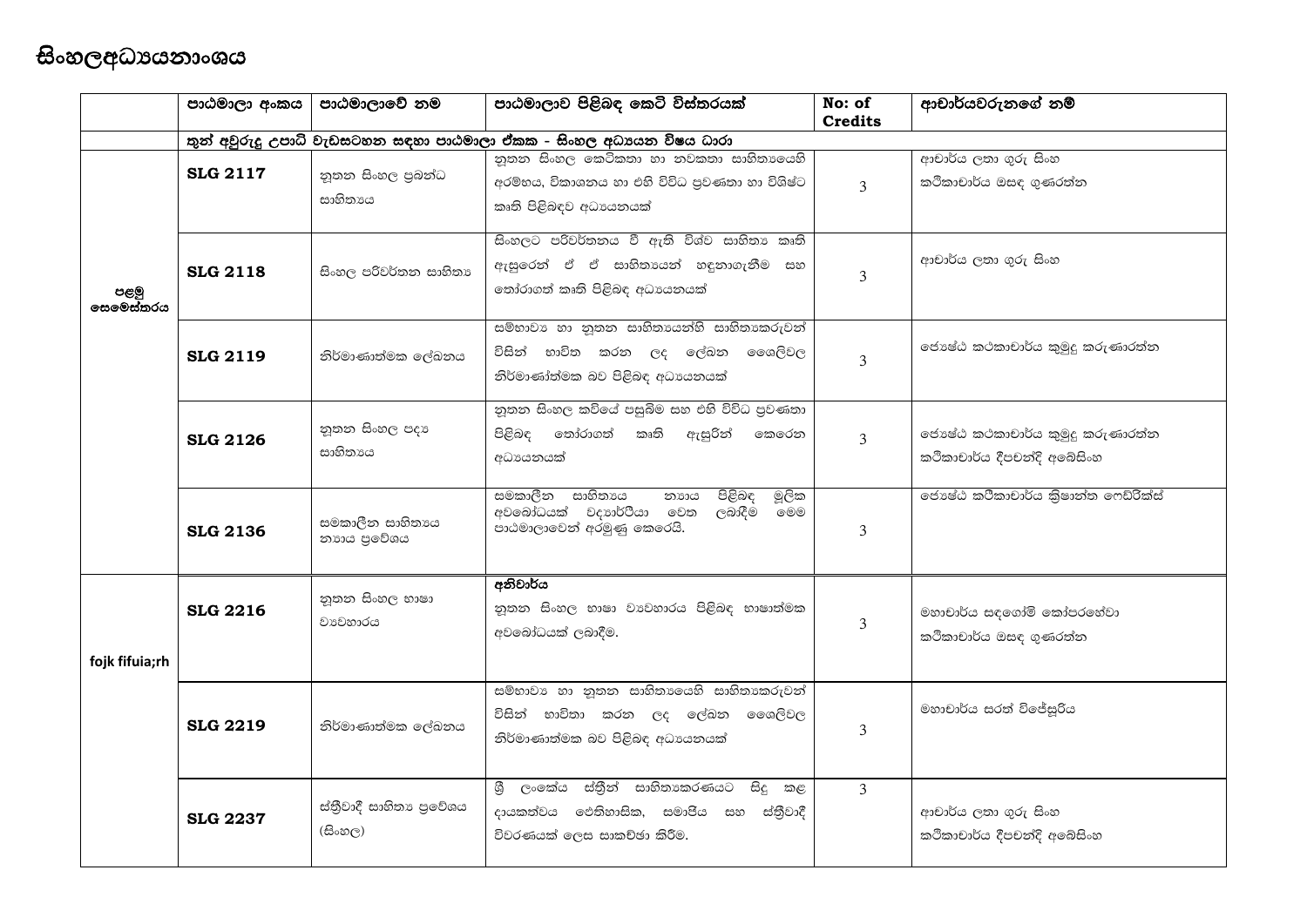|                            | පාඨමාලා අංකය    | පාඨමාලාවේ නම                                                                                | පාඨමාලාව පිළිබඳ කෙටි විස්තරයක්                                                                                                                                                            | No: of<br><b>Credits</b> | ආචාර්යවරුනගේ නම්                                             |
|----------------------------|-----------------|---------------------------------------------------------------------------------------------|-------------------------------------------------------------------------------------------------------------------------------------------------------------------------------------------|--------------------------|--------------------------------------------------------------|
|                            |                 | සිව් අවුරුදු උපාධි වැඩසටහන සඳහා පාඨමාලා ඒකක                                                 |                                                                                                                                                                                           |                          |                                                              |
| m <uq<br>fifuia;rh</uq<br> | <b>SLG 2126</b> | නුතන සිංහල පදාගෙ<br>සාහිතායෙ<br>(සමානා උපාධි දෙවන<br>වසර විදාහර්ථීන්ට ද ඉල්ලුම්<br>කල හැක.) | නුතන සිංහල කවියේ පසුබිම සහ එහි විවිධ පුවණතා<br>පිළිබඳ තෝරාගත් කෘති ඇසුරින් කෙරන අධායනයක්                                                                                                  | 3                        | ජොෂ්ඨ කථිකාචාර්ය කුමුදු කරුණාරත්ත<br>ආචාර්ය දීපචන්දි අබේසිංහ |
|                            | <b>SLG 2127</b> | නූතන සිංහල නවකතා සහ<br>කෙටිකතා                                                              | නුතන සිංහල නවකතාවේ සහ කෙටිකතාවේ ආරම්භය<br>විකාශනය හා එහි විවිධ පුවණතා ද නූතන සිංහල<br>නවකතාවේ සහ කෙටිකතාවේ ආරම්භය විකාශනය හා<br>එහි විවිධ පුවණතා ද විශිෂ්ට කෘති පිළිබඳව කෙරෙන<br>අධායනයක් | 3                        | ජොෂ්ඨ කථිකාචාර්ය කුමුදු කරුණාරත්ත<br>ආචාර්ය ලතා ගුරු සිංහ    |
|                            | <b>SLG 2128</b> | මධාකාලීන සිංහල ගදා<br>සාහිතා (පුථම තරංගය)                                                   | අනිවාර්ය<br>අනුරාධපුර යුගයේ සිට දඹදෙණි යුගය දක්වා සිංහල<br>ගදා සාහිතායේ ඉතිහාසය හා නිර්මාණාත්මක කෘති<br>පිළිබඳ අධායනයක් (නිර්දිෂ්ට කෘති හතරක් ඇසුරින්)                                    | $\mathcal{L}$            | පූජා මහාචාර්ය අගලකඩ සිරිසුමන හිමි<br>ආචාර්ය ලේමසිරි නාගසිංහ  |
|                            | <b>SLG 2130</b> | වාග්විදාහ පුවේශය                                                                            | සාමානා වාග්විදාහුවේ එන මූලධර්ම පිළිබඳ මූලික<br>අවබෝධයක් සහ භාෂා විගුහයේ දී ඒවා යොදාගන්නා<br>ආකාරය පිළිබඳ පායෝගික දුනීමක් ලබාදීම මෙයින්<br>අපේක්ෂා කෙරේ.                                   | $\overline{3}$           | ජොෂ්ඨ කථිකාචාර්ය කිුෂාන්ත ෆෙඩ්රික්ස්                         |
|                            | <b>SLG 2134</b> | සමාජවාග්වදාහ පුවේශය                                                                         | සමාජවාග්විදාහව පිළිබඳ හැඳින්වීමක් සහ භාෂාව සහ<br>සමාජය අතර පවත්තා අතාන්ත සම්බන්ධය සලකා<br>බැලීම                                                                                           | $\mathcal{L}$            | මහාචාර්ය සඳගෝමී කෝපරහේවා<br>කථිකාචාර්ය අචින්තා බණ්ඩාර        |
|                            | <b>SLG 2229</b> | මධාකාලීන සිංහල සාහිතා<br>(ද්විතීය තරංගය)                                                    | අනිවාර්ය<br>කුරුණෑගල යුගයේ සිට මහනුවර යුගය දක්වා සිංහල<br>ගදා සාහිතාගේ ඉතිහාසය සහ නිර්මාණාත්මක කෘති<br>පිළිබඳ අධායනයක් (නිර්දිෂ්ට කෘති හතරක් ඇසුරින්)                                     | 3                        | මහාචාර්ය අගලකඩ සිරිසුමන හිමි                                 |
| fojk<br>fifuia;rh          | <b>SLG 2231</b> | සිංහල භාෂා විගුහය                                                                           | අනිවාර්ය<br>නුතන වාග්විදාහුවේ මූලධර්ම වලට අනුගතව විෂය<br>මූලික දෘෂ්ටියකින් යුක්තව සිංහල භාෂාව විගුහ කිරීම<br>මෙම පාඨාමලාවේ අරමුණයි.                                                       | 3                        | ජොෂ්ඨ කථිකාචාර්ය කිුෂාන්ත ෆෙඩ්රික්ස්                         |
|                            | <b>SLG 2235</b> | මාතර සාහිතායෙ                                                                               | මාතර යුගයේ සමාරම්භය සිදු වූ අයුරු සහ එම යුගය<br>තුළ බිහි වූ සාහිතාකරුවත් සහ ඔවුන්ගේ නිර්මාණ<br>හඳුනාගැනීම සහ ඇගයීම                                                                        | 3                        | ආචාර්ය රංජිත් සේනානයක                                        |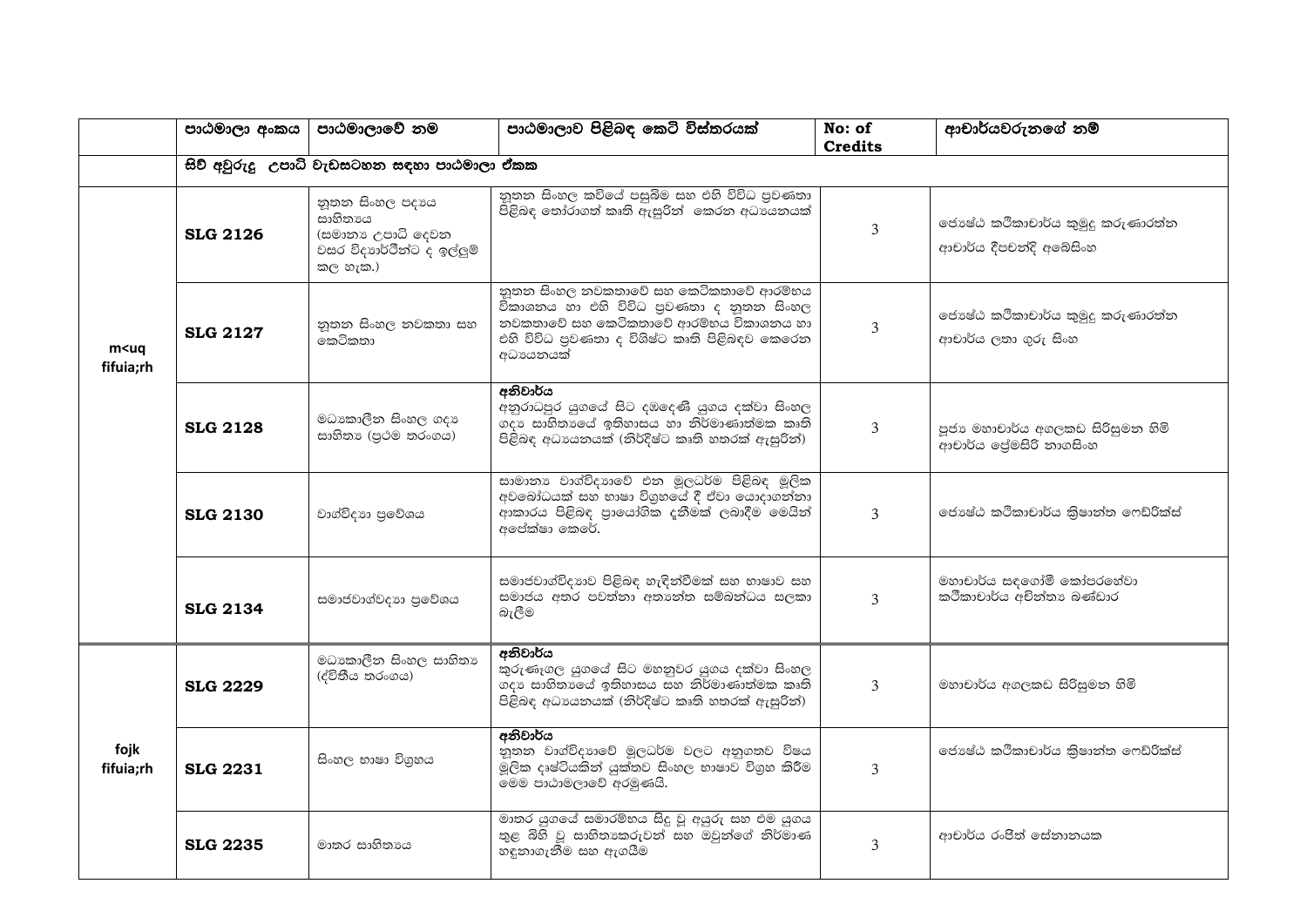# **Department of Sociology**

|                        | <b>Unit Code</b> | Name of the Course Unit                                                                 | Supplementary<br><b>Information</b>                                  | <b>Medium of</b><br><b>Instruction</b> | No: of<br><b>Credits</b> | Name of Lecturer(s)                                                                 |
|------------------------|------------------|-----------------------------------------------------------------------------------------|----------------------------------------------------------------------|----------------------------------------|--------------------------|-------------------------------------------------------------------------------------|
| <b>YEAR 2</b>          |                  | Course Units for 3 Year Degree Programme - Study Stream in Applied Sociological Studies |                                                                      |                                        |                          |                                                                                     |
|                        | <b>SOC 2129</b>  | Concepts and Approaches in Social<br>Psychology                                         | Optional                                                             | SM/EM                                  | 3                        | Prof G Samarasinghe/<br><b>CPM Gunawardane</b>                                      |
|                        | <b>SOC 2130</b>  | Theoretical Perspectives in Sociology                                                   | Core                                                                 | SM/EM<br>TM                            | 3                        | <b>CPM</b> Gunawardane<br>A Robinson                                                |
| <b>Semester</b>        | <b>SOC 2131</b>  | Social Policy and Social Planning                                                       | Optional                                                             | SM/EM                                  | 3                        | Dr JHC Liyanage                                                                     |
| One                    | SOC 2133         | Urban Sociology: Theory and Practice                                                    | Optional                                                             | SM/EM                                  | 3                        | Prof NC Niriella                                                                    |
|                        | <b>SOC 2135</b>  | Sociological Perspectives on Media                                                      | Optional                                                             | <b>SM</b><br>EM<br><b>TM</b>           | 3                        | Dr FF Haniffa<br>Dr FF Haniffa<br>A Robinson                                        |
|                        | <b>SOC 2219</b>  | <b>Research Methodology</b>                                                             | Core                                                                 | <b>SM</b><br>EM<br><b>TM</b>           | 3                        | Dr PRN Fernando / AC Senanayake<br>Dr PRN Fernando / AC Senanayake<br>Dr MTM Mahees |
| <b>Semester</b><br>Two | <b>SOC 2220</b>  | Sociology of Gender                                                                     | Optional<br>Pre-requisite<br>for SOC 3160<br>Gender &<br>Development | <b>SM</b><br><b>EM</b><br>TM           | 3                        | Prof SMK Herath<br>Dr FF Haniffa<br>A Robinson                                      |
|                        | <b>SOC 2228</b>  | Understanding Sri Lankan<br>Society<br>and Cultural Diversity                           | Optional                                                             | SM/EM<br>TM                            | 3                        | Dr FF Haniffa<br>A Robinson                                                         |
|                        | <b>SOC 2237</b>  | Introduction to Social Work and<br>Volunteerism                                         | Optional                                                             | SM/EM<br><b>TM</b>                     | 3                        | <b>CPM Gunawardane</b><br>Dr MTM Mahees / K Luxshe                                  |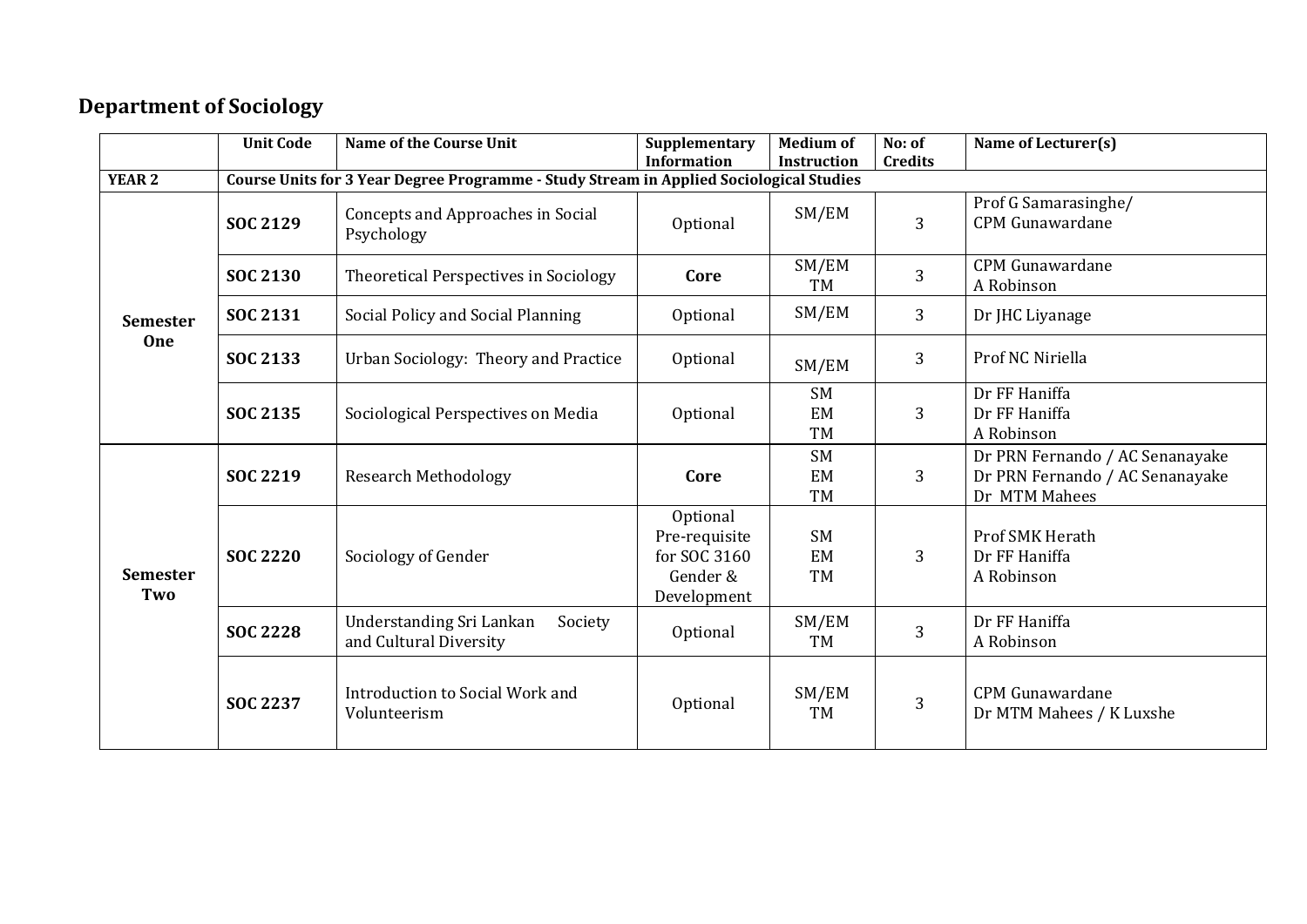|                        | <b>Unit Code</b> | <b>Name of the Course Unit</b>                                                         | Supplementary<br><b>Information</b> | <b>Medium of</b><br>Instruction | No: of<br><b>Credits</b> | Name of Lecturer(s)                                                                                                 |
|------------------------|------------------|----------------------------------------------------------------------------------------|-------------------------------------|---------------------------------|--------------------------|---------------------------------------------------------------------------------------------------------------------|
| <b>YEAR 2</b>          |                  | Course Units for 3 Year Degree Programme - Study Stream in Urban and Community Studies |                                     |                                 |                          |                                                                                                                     |
|                        | <b>SOC 2121</b>  | Social Institutions                                                                    | Optional                            | <b>SM</b><br>EM                 | 3                        | Dr IM Lakshman<br>Dr IM Lakshman                                                                                    |
| <b>Semester</b>        | SOC 2129         | Concepts and Approaches in Social<br>Psychology                                        | Optional                            | SM/EM<br><b>TM</b>              | 3                        | Prof G Samarasinghe/ CPM Gunawardane<br>K Luxshe                                                                    |
| One                    | <b>SOC 2130</b>  | Theoretical Perspectives in Sociology                                                  | Core                                | SM/EM<br><b>TM</b>              | 3                        | <b>CPM Gunawardane</b><br>A Robinson                                                                                |
|                        | SOC 2133         | Urban Sociology: Theory and Practice                                                   | Core                                | SM/EM                           | 3                        | Prof NC Niriella                                                                                                    |
|                        | SOC 2136         | Urban Social Issues and the Informal<br>Sector                                         | Optional                            | SM/EM                           | 3                        | AC Senanayake                                                                                                       |
| <b>Semester</b><br>Two | <b>SOC 2217</b>  | Introduction to Urban and Community<br><b>Studies</b>                                  | Core                                | <b>SM</b><br>EM<br><b>TM</b>    | 3                        | Prof NC Niriella<br>Prof NC Niriella<br>To be offered if a minimum of 5 or more<br>students register for the course |
|                        | <b>SOC 2218</b>  | Introduction to Urban Education                                                        | Optional                            | <b>SM</b><br>EM<br><b>TM</b>    | 3                        | Dr S Nanayakkara<br>To be offered if a minimum of 5 or more<br>students register for the course                     |
|                        | <b>SOC 2219</b>  | <b>Research Methodology</b>                                                            | Core                                | <b>SM</b><br>EM<br><b>TM</b>    | 3                        | Dr PRN Fernando/AC Senanayake<br>Dr PRN Fernando / AC Senanayake<br>Dr MTM Mahees                                   |
|                        | <b>PSC 2238</b>  | Urban and Rural Politics in Sri Lanka                                                  | Optional                            | <b>SM</b><br>EM<br><b>TM</b>    | 3                        | Conducted by the Department of Political<br>Science and Public Policy                                               |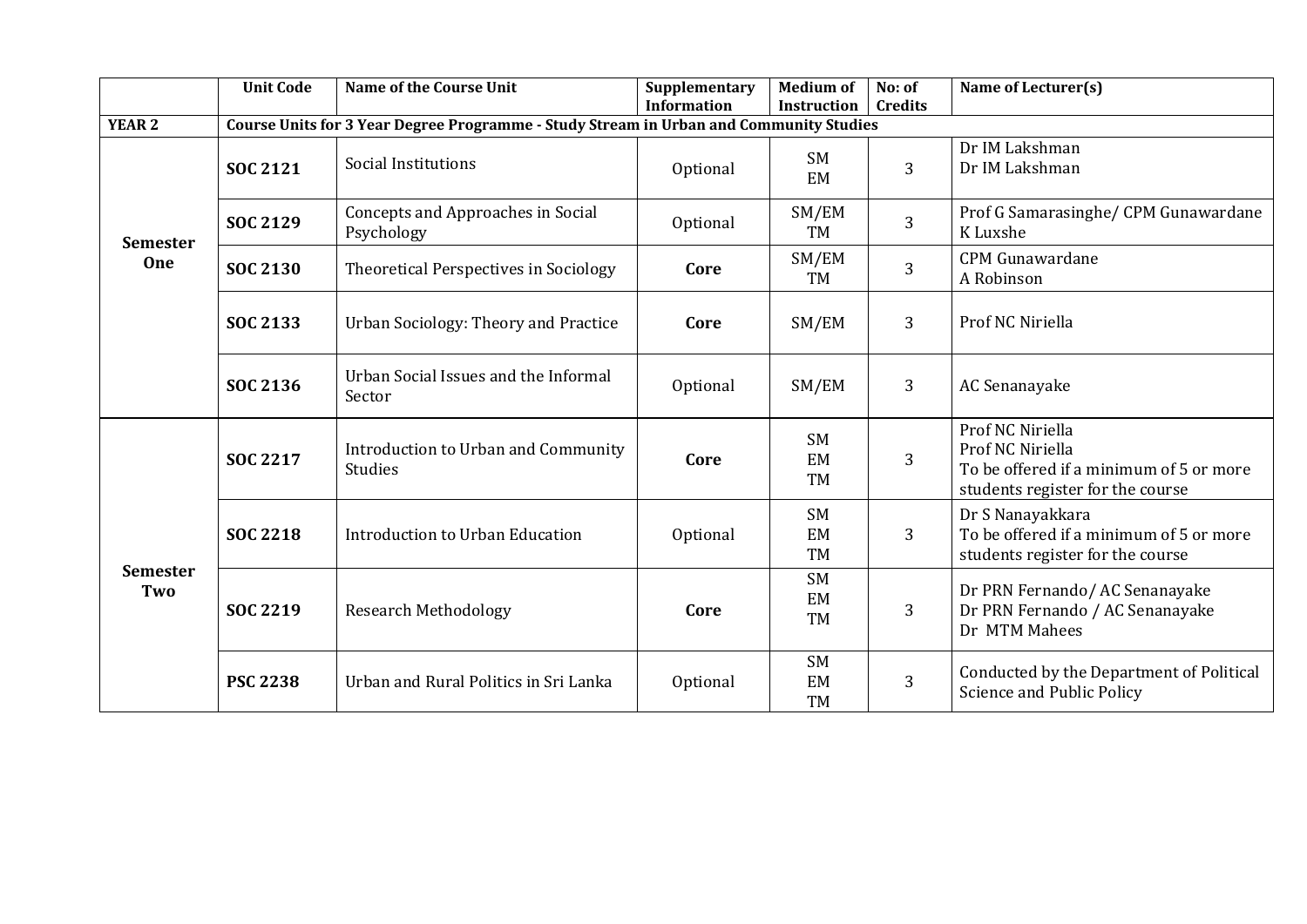|                        | <b>Unit Code</b> | Name of the Course Unit                                            | Supplementary<br><b>Information</b>                                 | <b>Medium of</b><br>Instruction | No: of<br><b>Credits</b> | Name of Lecturer(s)                                                  |
|------------------------|------------------|--------------------------------------------------------------------|---------------------------------------------------------------------|---------------------------------|--------------------------|----------------------------------------------------------------------|
| <b>YEAR 2</b>          |                  | <b>Course Units for 4 Year Degree Programme</b>                    |                                                                     |                                 |                          |                                                                      |
|                        | <b>SOC 2116</b>  | <b>Classical Sociological Theory</b>                               | Core                                                                | SM<br>EM                        | 3                        | Prof SMK Herath<br>Prof SMK Herath                                   |
|                        | <b>SOC 2121</b>  | Social Institutions                                                | Optional                                                            | <b>SM</b><br>EM                 | 3                        | Dr IM Lakshman<br>Dr IM Lakshman                                     |
|                        | <b>SOC 2124</b>  | Social Inequality                                                  | Optional                                                            | <b>SM</b><br>EM                 | 3                        | Dr T Udalagama                                                       |
| <b>Semester</b>        | SOC 2126         | South Asian Ethnography                                            | Optional                                                            | <b>SM</b><br>EM                 | 3                        | Dr FF Haniffa                                                        |
| One                    | <b>SOC 2129</b>  | Concepts and Approaches in Social<br>Psychology                    | Optional                                                            | <b>SM</b><br>EM                 | 3                        | Prof G Samarasinghe/ CPM Gunawardane                                 |
|                        | SOC 2133         | Urban Sociology: Theory and Practice                               | Optional                                                            | <b>SM</b><br>EM                 | 3                        | Prof NC Niriella<br>Prof NC Niriella                                 |
|                        | <b>SOC 2138</b>  | <b>Introduction to Social Work</b>                                 | Open only for<br>students who<br>follow social work<br>study stream | <b>SM</b><br>EM                 | 3                        | Dr DN Abeysinghe<br>Dr DN Abeysinghe                                 |
|                        | <b>SOC 2219</b>  | Research Methodology                                               | Core                                                                | <b>SM</b><br>EM                 | 3                        | Dr PRN Fernando / AC Senanayake<br>Dr PRN Fernando                   |
|                        | <b>SOC 2220</b>  | Sociology of Gender                                                | Optional<br>Pre-requisite for<br>SOC 3160 Gender<br>& Development   | <b>SM</b><br>EM                 | 3                        | Prof SMK Herath<br>Dr FF Haniffa                                     |
| <b>Semester</b><br>Two | <b>SOC 2223</b>  | <b>Social Statistics</b>                                           | Core                                                                | SM<br>EM                        | 3                        | Dr PRN Fernando<br>AC Senanayake                                     |
|                        | <b>SOC 2228</b>  | Understanding Sri Lankan<br>Society<br>and Cultural Diversity      | Optional                                                            | SM/EM                           | 3                        | Dr FF Haniffa                                                        |
|                        | <b>SOC 2232</b>  | <b>Environmental Sociology</b>                                     | Optional                                                            | SM<br>EM                        | 3                        | Dr MTM Mahees<br>Dr MTM Mahees                                       |
|                        | SOC 2234         | <b>Minorities and Society</b>                                      | Optional                                                            | <b>SM</b><br>EM                 | 3                        | <b>CPM</b> Gunawardane                                               |
|                        | SOC 2269         | Social Work with Groups at Risk of<br>Social Exclusion and Poverty | Open only for<br>students who<br>follow social work<br>study stream | SM<br>EM                        | 3                        | Dr JHC Liyanage/ CPM Gunawardane<br>Dr JHC Liyanage/ CPM Gunawardane |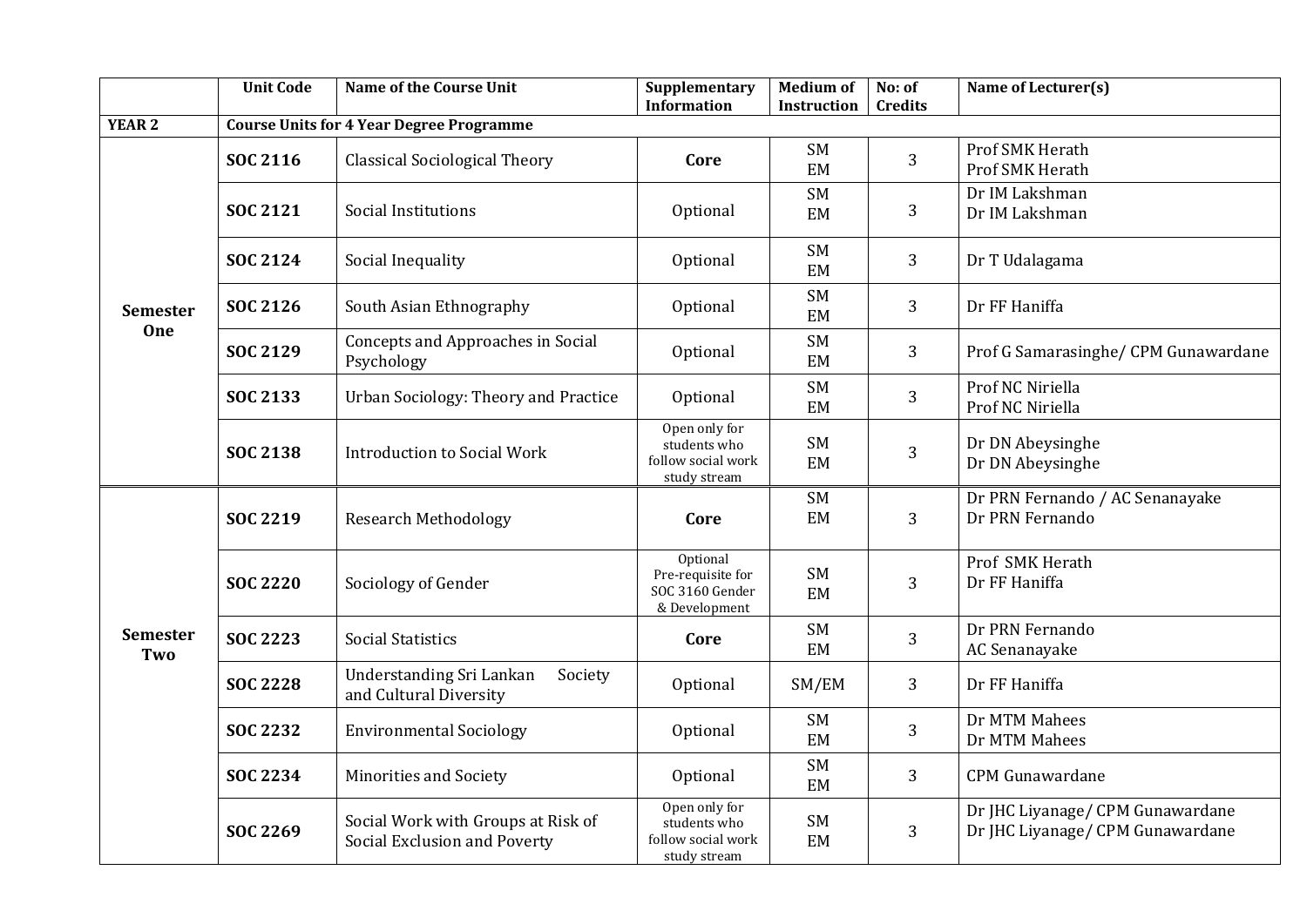#### **Communication and Media Studies Unit Communication and Creative Arts**

|                               | <b>Unit Code</b>                                                                           | <b>Name of the Course Unit</b>             | Supplementary<br><b>Information</b> | <b>Medium of</b><br><b>Instruction</b> | No: of<br><b>Credits</b> | Name of Lecturer(s)                                                                                                                                 |  |  |  |  |
|-------------------------------|--------------------------------------------------------------------------------------------|--------------------------------------------|-------------------------------------|----------------------------------------|--------------------------|-----------------------------------------------------------------------------------------------------------------------------------------------------|--|--|--|--|
| <b>YEAR 2</b>                 | Course Units for 3 Year Degree Programme - Study Stream in Communication and Creative Arts |                                            |                                     |                                        |                          |                                                                                                                                                     |  |  |  |  |
| <b>Semester</b><br><b>One</b> | <b>CMS 2111</b>                                                                            | Theories of Communication                  | Compulsory                          | SM/EM                                  | 3                        | Prof. Samantha Herath<br>Mr. Krishan Siriwardana (Visiting)                                                                                         |  |  |  |  |
|                               | <b>CMS 2112</b>                                                                            | Print Media - Reporting &<br>Editing       | Optional                            | SM/EM                                  | 3                        | Ms. Chalika Thangaraja<br>Mr. Thilakaratna Kuruvitabandara<br>(Visiting)<br>Mr. Daya Lankapura (Visiting)                                           |  |  |  |  |
|                               | <b>CMS 2113</b>                                                                            | Sound Broadcasting: Theory and<br>Practice | Optional                            | SM/EM                                  | 3                        | Ms. Chalika Thangaraja<br>Mr. Dammika Bandara(Visiting)                                                                                             |  |  |  |  |
|                               | <b>CMS 2114</b>                                                                            | Language of Moving Image                   | Optional                            | SM/EM                                  | 3                        | Ms. Fathima Shanaz<br>Mr. Udara Abeysundara (Visiting)                                                                                              |  |  |  |  |
| <b>Semester</b><br>Two        | <b>CMS 2215</b>                                                                            | Communication and<br>Development           | Compulsory                          | SM/EM                                  | 3                        | Ms. Chalika Thangaraja<br>Mr. Krishan Siriwardana(Visiting)                                                                                         |  |  |  |  |
|                               | <b>CMS 2216</b>                                                                            | <b>Video Production Techniques</b>         | Optional                            | SM/EM                                  | 3                        | Ms. Fathima Shanaz<br>Mr. Stanly Hettiarachchi (Visiting)                                                                                           |  |  |  |  |
|                               | <b>CMS 2217</b>                                                                            | Language, Culture and<br>Communication     | Compulsory                          | SM/EM                                  | 3                        | Prof. Samantha Herath<br>Prof. Emeritus J.B. Disanayaka (Visiting)<br>Prof. Ariyarathna Athugala(Visiting)<br>Dr. Praneeth Abhayasundara (Visiting) |  |  |  |  |
|                               | <b>CMS 2218</b>                                                                            | <b>Advertising and Public Relations</b>    | Optional                            | SM/EM                                  | 3                        | Ms. Chalika Thangaraja<br>Mr. Dileepa Abeysekara(Visiting)                                                                                          |  |  |  |  |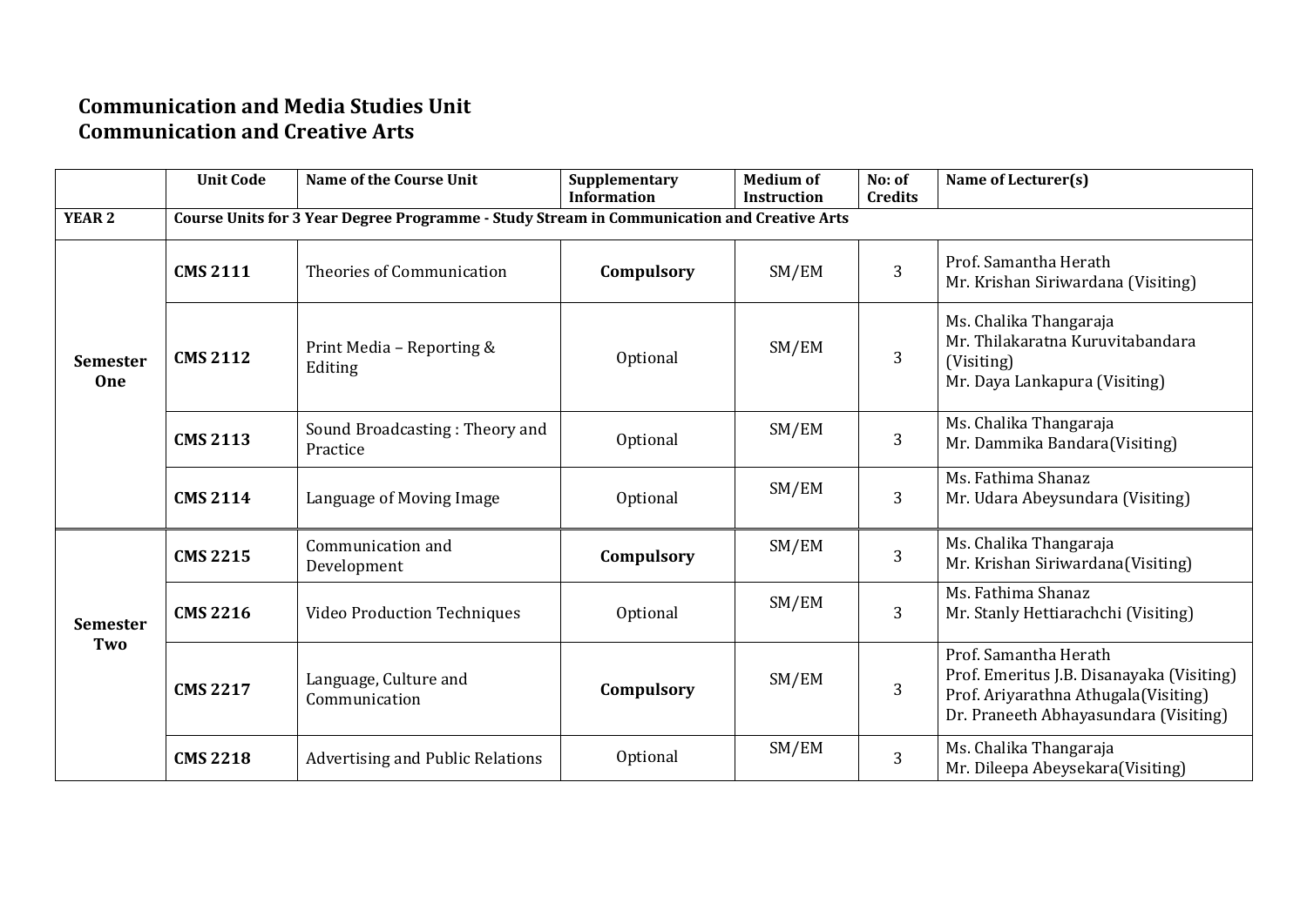#### **Computer Teaching Unit Information Communication Technology**

|                        | <b>Unit Code</b> | <b>Name of the Course Unit</b>                                                 | Supplementary<br><b>Information</b> | <b>Medium of</b><br><b>Instruction</b> | No: of<br><b>Credits</b> | Name of Lecturer(s)                                               |
|------------------------|------------------|--------------------------------------------------------------------------------|-------------------------------------|----------------------------------------|--------------------------|-------------------------------------------------------------------|
| <b>YEAR 2</b>          |                  | Course Units for 3 Year Degree Programme - Study Stream in ICT for Development |                                     |                                        |                          |                                                                   |
|                        | <b>ICT 2111</b>  | <b>Advance Computer Applications</b>                                           | Core                                | SM/EM<br>TM                            | $\overline{3}$           | Ms. P.M. Alagiyawadu<br>Ms. T.S. Rathnayake<br>Ms. J.S.M Showmiya |
| <b>Semester</b><br>One | <b>ICT 2112</b>  | Presentation Skills and Video<br>Editing                                       | Optional                            | SM/EM<br><b>TM</b>                     | $\overline{3}$           | Ms. T.S. Rathnayake<br>Ms. P.M. Alagiyawadu<br>Ms. J.S.M Showmiya |
|                        | <b>ICT 2113</b>  | E-Commerce                                                                     | Core                                | SM/EM<br>TM                            | $\overline{3}$           | Ms. P.M Alagiyawadu<br>Ms. T.S. Rathnayake<br>Ms. J.S.M Showmiya  |
| <b>Semester</b><br>Two | <b>ICT 2214</b>  | Web and Graphic Designing                                                      | Optional                            | SM/EM<br>TM                            | $\overline{3}$           | Mr. L.A.D.M. Dissanayake<br>Ms. J.S.M Showmiya                    |
|                        | <b>ICT 2215</b>  | ICT4D                                                                          | Core                                | SM/EM<br>TM                            | $\overline{3}$           | Dr. P. Dunusinghe<br>Ms. J.S.M Showmiya                           |
|                        | <b>ICT 2216</b>  | Database Management                                                            | Optional                            | SM/EM<br><b>TM</b>                     | $\overline{3}$           | Ms. D.K.C. Mahakumarage<br>Ms. J.S.M Showmiya                     |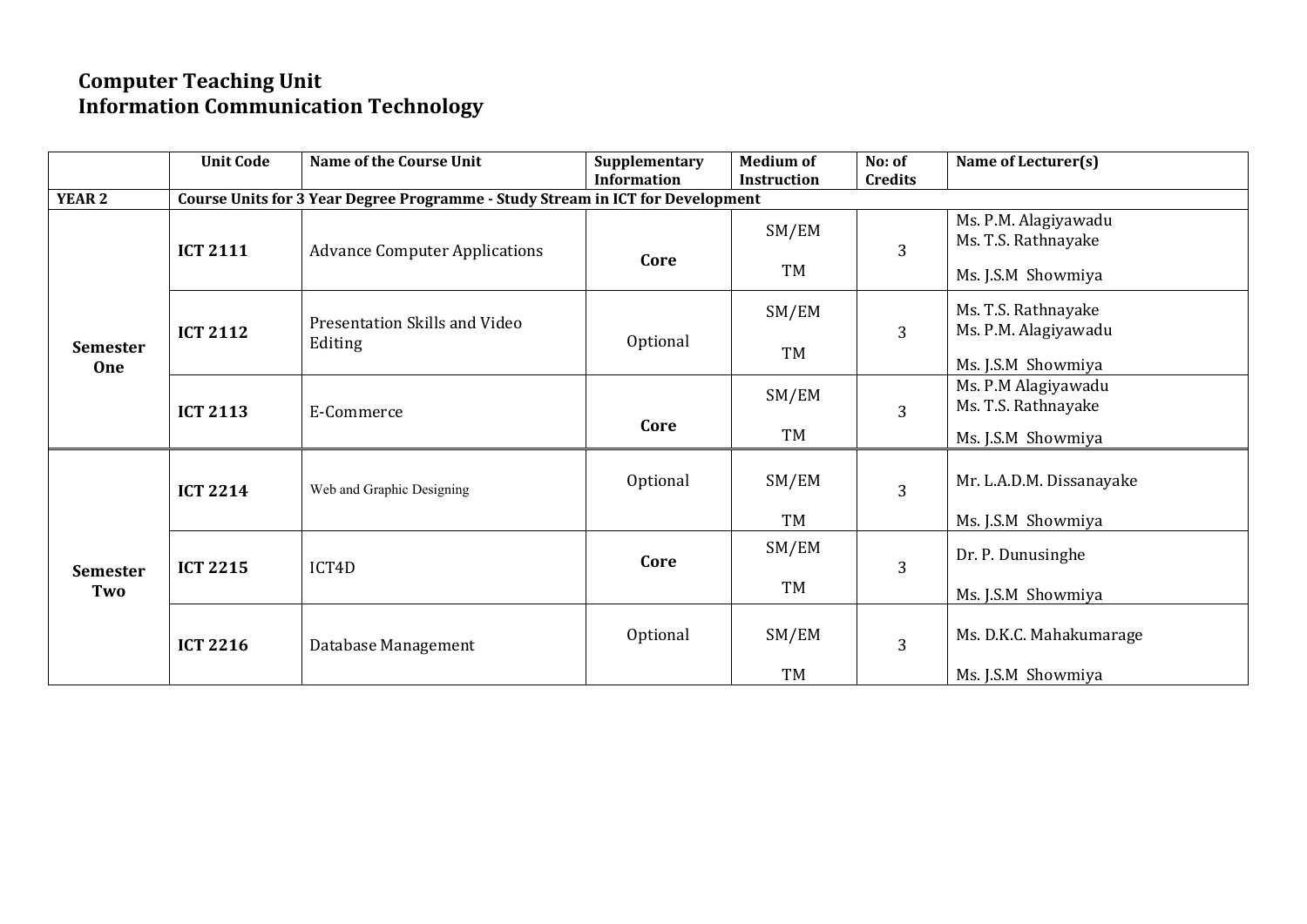#### **Islamic Civilization Unit**

|                        | <b>Unit Code</b>                                                                                                                                                                                                                                                                 | Name of the Course Unit                 | Supplementary<br><b>Information</b> | <b>Medium of</b><br><b>Instruction</b> | No: of<br><b>Credits</b> | Name of Lecturer(s) |  |  |
|------------------------|----------------------------------------------------------------------------------------------------------------------------------------------------------------------------------------------------------------------------------------------------------------------------------|-----------------------------------------|-------------------------------------|----------------------------------------|--------------------------|---------------------|--|--|
| <b>YEAR 2</b>          | Course Units for 3 Year Degree Programme -Study Stream in Applied Islamic Studies<br>3<br><b>ICV 2116</b><br>TM<br>Dr.N. Gafoordeen<br>Islamic Social Integrity-I<br>Optional<br>3<br><b>ICV 2117</b><br>TM<br>Introduction to Islamic Economics<br>Optional<br>Mr. U.L.A. Ameer |                                         |                                     |                                        |                          |                     |  |  |
| <b>Semester</b><br>One |                                                                                                                                                                                                                                                                                  |                                         |                                     |                                        |                          |                     |  |  |
|                        |                                                                                                                                                                                                                                                                                  |                                         |                                     |                                        |                          |                     |  |  |
|                        | <b>ICV 2119</b>                                                                                                                                                                                                                                                                  | Arabic Language Level - III             | Optional                            | TM                                     | 3                        | Dr. N. Gafoordeen   |  |  |
|                        | <b>ICV 2123</b>                                                                                                                                                                                                                                                                  | History of Sri Lankan Muslims           | Optional                            | TM                                     | 3                        | Mr. M.I.M. Ameen    |  |  |
| <b>Semester</b><br>Two | <b>ICV 2218</b>                                                                                                                                                                                                                                                                  | Islamic History from 650 A.D - 1258 A.D | Compulsory                          | TM                                     | 3                        | Mr. M.M.M. Sabir    |  |  |
|                        | <b>ICV 2221</b>                                                                                                                                                                                                                                                                  | Islamic Social Integrity -II            | Optional                            | TM                                     | 3                        | Mr. U.L.A. Ameer    |  |  |
|                        | <b>ICV 2224</b>                                                                                                                                                                                                                                                                  | Arabic Language Level - IV              | Optional                            | TM                                     | 3                        | Mr. U.L.A. Ameer    |  |  |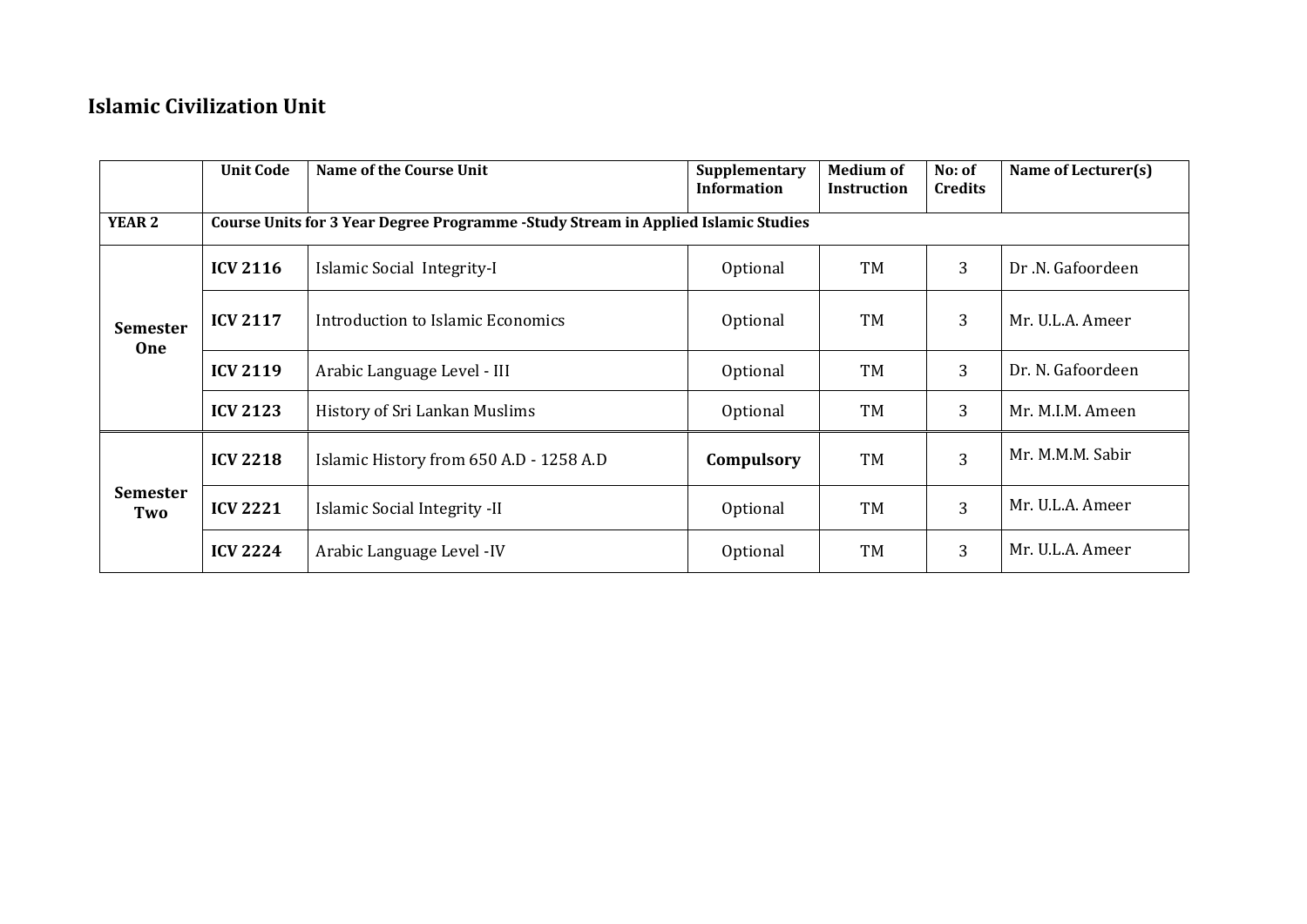#### **Enhancement Course Units**

|                 | <b>Unit Code</b> | <b>Name of the Course Unit</b>                                                                                                                                      | <b>Supplementary Information</b>                                                                                                                                                                                                                                                | <b>Medium of</b><br><b>Instruction</b> | No: of<br><b>Credits</b> | Name of Lecturer(s)                                        |
|-----------------|------------------|---------------------------------------------------------------------------------------------------------------------------------------------------------------------|---------------------------------------------------------------------------------------------------------------------------------------------------------------------------------------------------------------------------------------------------------------------------------|----------------------------------------|--------------------------|------------------------------------------------------------|
|                 | <b>ENH 2101</b>  | සිංහල ලේඛන කුසලතාව                                                                                                                                                  | ලේඛන කියාවලිය,සාහිතා සම්පුදාය<br>හා ලිඛිත සම්පුදාය හඳුනාගනිමින්<br>ලේඛනයට අදාළ සිංහල වර්ණ මාලාව,<br>වාහකරණ නීති රීති ආදිය පිළිබඳ<br>අධායනයක්                                                                                                                                    | සිංහල                                  | 3                        | කථිකාචාරය ඔසඳ ගුණරත්ත                                      |
|                 | <b>ENH 2103</b>  | Law and Society                                                                                                                                                     | Same as ENH 2203                                                                                                                                                                                                                                                                | SM/EM                                  | 3                        | Dr. S Senarath<br>AC Senanayake                            |
| <b>Semester</b> | <b>ENH 2105</b>  | Modern Chinese Language I<br>(Mandarin)                                                                                                                             | Open for 2 <sup>nd</sup> , 3 <sup>rd</sup> and 4 <sup>th</sup> year<br><b>Students in Arts</b>                                                                                                                                                                                  | SM/EM                                  | 3                        | Ms. Shi Qiao                                               |
| <b>One</b>      | <b>ENH 2118</b>  | Introduction to Economics                                                                                                                                           |                                                                                                                                                                                                                                                                                 | SM/EM                                  | $\overline{3}$           | Dr. U.P.P Serasinghe<br>Mr. H.N.M. Wickremeratne           |
|                 | <b>ENH 2119</b>  | Introduction to sport, physical<br>activity and exercise: Theory<br>and practice of Aerobic/<br>Anaerobic, Netball, Cricket.<br>Volleyball, Basketball and<br>Chess |                                                                                                                                                                                                                                                                                 | SM/EM                                  | 3                        | Dr. Samantha Nanayakkara<br>&<br><b>Visiting Lecturers</b> |
|                 | <b>ENH 2120</b>  | Japanese for Beginners                                                                                                                                              |                                                                                                                                                                                                                                                                                 | SM/EM                                  | 3                        | Dr. I.M. Lakshman                                          |
|                 | <b>ENH 2121</b>  | Research Methods in<br><b>International Relations</b>                                                                                                               | <b>Compulsory-Offered</b><br>IR<br>for<br><b>Special Degree and Study Stream</b><br>in Conflict Resolution & Peace<br>This course combines classroom<br>teaching with hands on field<br>research in order to prepare IR<br>students write their dissertation/<br>Project Report | SM/EM                                  | $\overline{2}$           | Dr. Maneesha Wanasinghe<br>Pasqual<br>S.C. Padmakumara     |
|                 | <b>ENH 2122</b>  | Hindi for Beginners                                                                                                                                                 |                                                                                                                                                                                                                                                                                 | SM/EM/Hindi                            | 3                        | Prof. U.R. Hewawitanagamage<br>Ms. R.N. Lansakara          |
|                 | <b>ENH 2123</b>  | Comprehension Pali for Sinhala<br><b>Studies</b>                                                                                                                    |                                                                                                                                                                                                                                                                                 |                                        | 3                        | Dr. Wimal Hewamanage<br>Rev. W. Piyarathana                |